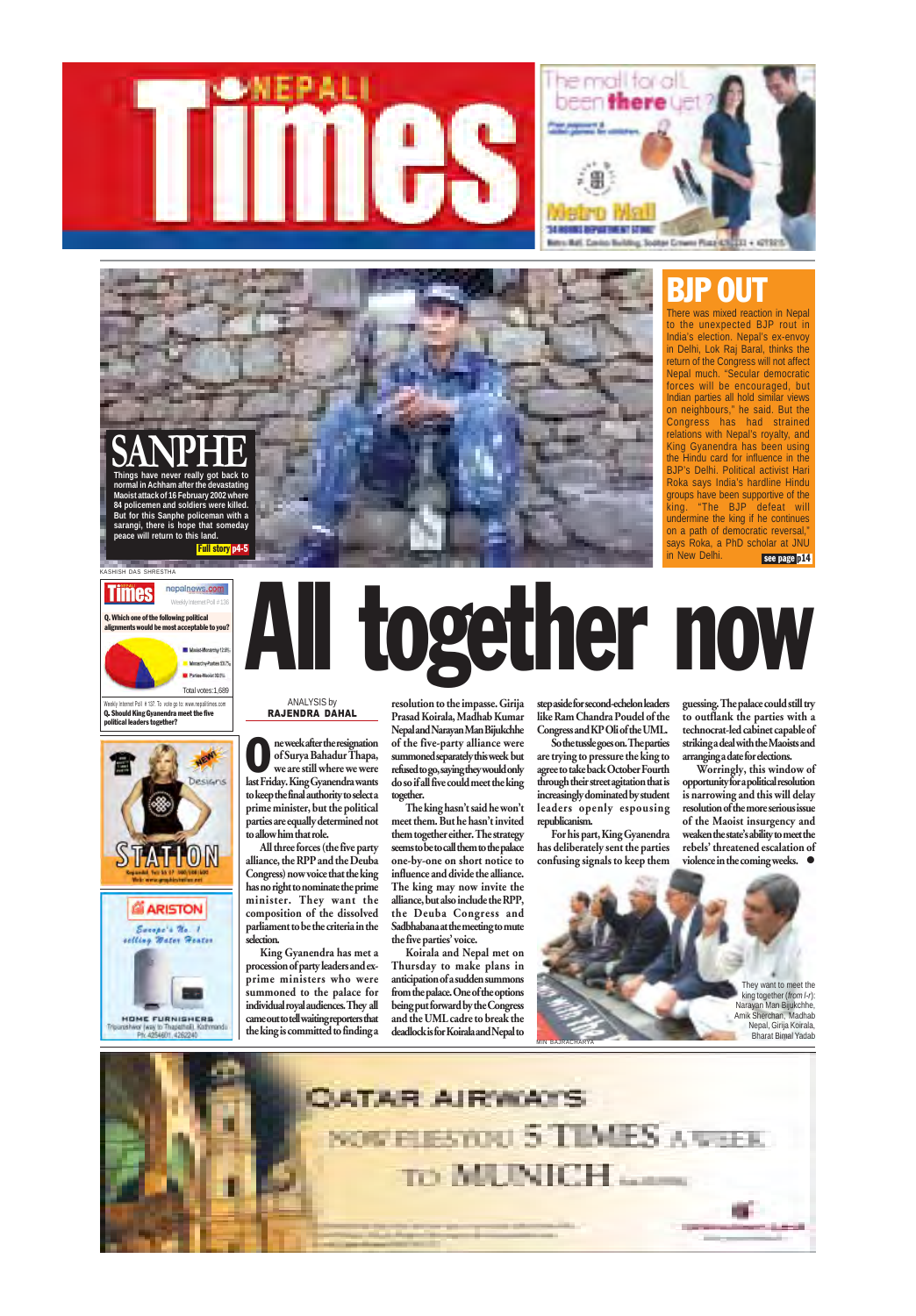

#### Published by Himalmedia Pvt Ltd, Chief Editor: Kunda Dixit<br>Desk Editors: Trishna Gurung, Jemima Sherpa<br>Design: Kiran Maharjan Web: Bhushan Shilpakar<br>Advertising: Sunatina Shah advertising@himalmedia.com<br>Subscription: Anil n e reserved en resultats resultants in 15547018<br>Inted at Jagadamba Press, Hatiban: 01-5547018

#### Another Friday

FAKE

In spite of their confession that

the resignation of Prime Minister Surya Bahadur Thapa has created a new opportunity, the political parties/leaders don't seem willing to seize this opportunity to form an all-party government and hold elections. While initially the intended result of the agitation was to put pressure on the monarch to form an all-party government to hold elections and solve the Maoist problem, now that such a possibility is close, the political parties are avoiding it. This only proves that they faked the causes they used for agitating. As you say in your editorial ('A banana monarchy?', #193), isn't the Maoist insurgency the real problem that the nation is facing right now? Aren't elections the only way to really empower the people in a democracy? Isn't it the fear of losing in elections and not being able to solve the Maoist problem causing politicos to find new obstacles? It is unfortunate that we have leaders with no basic sense of integrity. And it's even more unfortunate to have

#### MEDICAL TOURISM

Your centerfold spread on medical tourism in the

ven his past reputation and<br>present dealings, for many<br>Nepalis, King Gyanendra's present dealings, for many Nepalis, King Gyanendra's effort to run the country by fiat is illegitimate and his aspiration for heard-and-seen monarchy suspect. His insistence on having elected

Annapurnas ('Trekkers bring medical care to the Annapurnas', #193) is more balanced than any effort I have seen to date. But the article avoids mentioning a key fact of trade: you can't export something you don't have. Since we in the USA are less healthy than almost any other rich country (and a few poor ones) in any measure of health, how can we export knowledge of how to produce health? We spend half of the world's health care bill to accomplish this. Would you buy a mechanised plough from a farmer whose crop production was the worst among all producers of ploughs? Especially if the plough was the most expensive in the world? I hope not.

*Stephen Bezruchka School of Public Health and Community Medicine University of Washington Seattle, USA*

media and professionals supporting leaders in their misguided agitation. The integrity

of media is also in question: what made them resort to street violence instead of using their pen to fight for press freedom? They clearly do not have faith in their own journalistic profession. God save this country.

*Rajeeb Lal Satyal, Bansbari*

#### **CIRCUS**

A Western NGO blocked a Nepali circus in Tamil Nadu while they were just starting their tour ('Life is a circus for soem nepali children', #194). The NGO was adamant that the circus employed 33 teenagers, who were running this attraction, acting, showing tricks, etc. This action was taken under the new pretence in south India of stopping child labour. The teenage artists were sent packing back to war-stricken Nepal. The Western do-gooders must be very proud of having initiated this 'liberation operation'. It is much safer to roam the streets of a country under civil war, with no schools and no

Nothing is more important than a reaffirmation among the Nepali people of their right to rule themselves through their own elected representatives and the right to throw them out in the next election if they don't like them.  $\bullet$ 

#### **TTERS**

I think our country sinks beneath the yoke It weeps, it bleeds, and each new day a gash Is added to her wounds *Macbeth* Act IV, scene iii

> representatives, however corrupt, at his beck and call is futile. The slogan of patriotism has bled itself dry for many in Nepal—they want their sovereignty back.

This has not stripped the legitimacy of the monarchy yet, but how long can the king continue to be intransigent while being violently challenged by the Maoists, impatiently sloganised by republican youths and stiffly opposed by the parties? Doesn't he



need to prevent irrevocable damage to the institution that has made him who he is?

In the short term, he may inflict some broken bones in the streets but this way he and his dynasty stand to lose big time in the longterm. All his speeches about the Shah dynasty following the people's wishes may not be enough to rescue the monarchy if he waits too long.

But the agitating party leaders also have a responsibility to find a way out of this deadlock. The willingness to clash with the police may show moral courage, but it is not enough to rescue a failing state with vision, clarity and fortitude. Nor is it enough to convince the common Nepali, disillusioned by a 12-year political circus, to join the struggle for democratic revival.

We don't understand the reason for such brinkmanship at a time when the country is already in the grip of Maoist violence. We are also at a loss to comprehend why if the fight is over power, our rulers insist on punishing the people. The king, by doggedly refusing to meet the party leaders together, has unnecessarily dragged on the crisis, exposing the people to continued hardships and misery. He has also besmirched (some would say irreversibly) the reputation of the monarchy itself.

Even if their head wounds allow some politicos to atone for their past sins, it will not convince skeptics that they have turned a new leaf. What guarantee is there that they will not engage in the same corruption, willful misconduct and constant, shameless backstabbing of those in power by those outside the circuit, relentless factional strife and intrigue? The way, for example, that tainted figures have been coddled and sheltered even after CIAA indictments does not bode well.

ve hundred years ago when central Nepal was ruled by Magar principalities, legend has it they chose their kings by organising marathons. Whoever won was crowned king. Drabya Shah's ancestors had recently fled up to the mountains from Rajputana, and when he heard of this custom he practiced cross-country endurance and outran the locals to establish the dynasty of which King Gyanendra is now the ruling monarch. F

> If the parties have a blueprint for a reformed democracy, they haven't told us what it is yet. Now that the Surya Bahadur Thapa government has resigned, and they are jostling for berths in a future government, we see the beginnings of the same intrigue and

serve mainly to boost the good conscience of Western donors… It's called 'creating a good investment climate'. In the cities, these Western NGOs have been raiding shops and workshops in order to 'save'

fractiousness that characterised their years in power.

Do they, especially the factionridden Congress, have the courage to own up to their lapses and show us that this time it is going to be different? The public doesn't seem convinced that the past won't be repeated.

True, as some columnists in this paper have argued, lots of good things happened since 1990. People became sovereign, their enthusiasm rose and democracy created a grassroot demand for elected representatives who performed. Partly fueled by global tendencies, Nepalis with their limited skills are now more than willing to risk journeys abroad for betterment. But the political leadership lacked the vision and training to channel that optimism to cleanse and uplift Nepal. They became engrossed, and ultimately lost, in their own petty rituals of power.

That said, no matter how much we hate them, the reinstitution and future of democracy lies with these very parties and their untainted leaders. The conscientious and courageous among them need to step out with specific, detailed and concrete manifesto about the future. For starters: how about throwing out the rotten apples? If the people had a forum, this is what they would be asking the leaders: why should we trust you now?

#### Give real power back to the people and see what happens

## **People's power**



After seeking and getting the resignation of Surya Bahadur Thapa last week, King Gyanendra says he wants the new prime minister to have a clean image, be able to strike a ceasefire deal with the Maoists and hold elections. In a sense, this is a race. And aspiring candidates are out there on the tracks limbering up for the starting gun. Except, of course, the leaders of the five parties. Given their sedentary lifestyle, they seem out of form and therefore don't agree that this is the right way to chose a prime minister.

The parties are determined to oppose whoever the king anoints to Singha Darbar, and say they should be allowed to decide on the candidate, not the king. If one side keeps saying yes, and the other side keeps saying no, we are not going to find a way out of this impasse.

The palace has been trying hard to split the parties, summon party leaders one-by-one and play divide and rule. Although the party unity

showed signs of fraying last Friday when it looked like a government was within grasp, the alliance has held. The parties themselves are escalating street protests to force the king's hand.

The political parties, by forcing a two-day strike on the people and vandalising public property, struck a citizenry already on its knees. By competing with the Maoists to force people off the streets with the threat of violence and bringing the country to a halt, they have not endeared themselves to a public still skeptical that this is about the restoration of democracy. With blockades all over the country, landmine attacks and a three-day shutdown next week, the Nepali people can only take so much.

If we all agree that the first step is an all-party government acceptable to the king and the parties, then the two forces should stop being bullheaded about it and get on with it. Do we have to wait again till Friday?

> work than to act as a clown in a circus. Of course, if they go back to school they will again



face the risk of stepping on a landmine or being forcefully enrolled in the Maoist army. This was, in fact, why they initially left Nepal. So they are back to square one. It would be time for 'developing nations' to stand up for their own values and culture. Maybe they could convey to the affluent colonial powers that there is nothing wrong with work, even teenage work, as long as conditions are acceptable. Western nations used extensive child labour to develop up to the early 20<sup>th</sup> century. This is one of the means for them to keep poor nations behind, and try and keep their jobs rather than outsourcing them. These mindless actions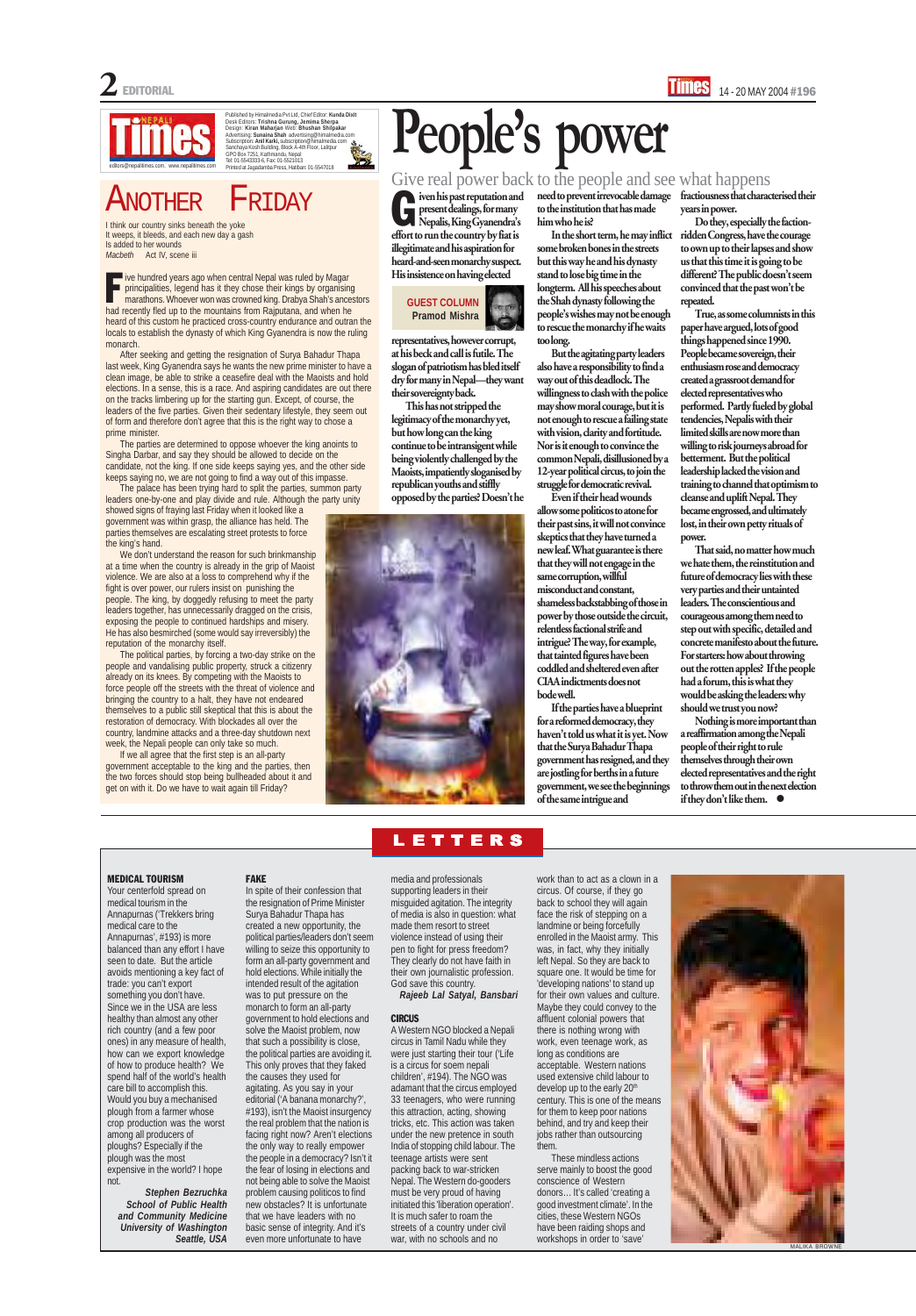

era, Thapa hinted darkly that an underground mafia ruled the country in the name of the palace. But when the time came to name names, Thapa turned out to be as meek as his pancha predecessors. He owes it to the nation to explain why he kept mum.

Just as he carries the cross of the 1980 referendum to this day, history will hold him responsible for helping institutionalise a 'constructive' monarchy in place of a constitutional one. King Gyanendra, by taking Nepali politics backwards, has also veered to the right, turning his regressive regime into a formidable force.

King Mahendra swore by the 'my-country-right-or-wrong' doctrine to declare all dissenters 'anti-national elements'. King Gyanendra is for the free market and wants to project a progressive image of a king fit for the 21<sup>st</sup> century. By allowing, if not actually encouraging, even seemingly harsh criticism, the regime of neo-Mahendraism exudes an air of sweet reasonableness. It has had the desired effect: the leaders of the agitating parties have been made

to look like vandals on a rampage. Martha Brill Olcott and

Marina Ottaway in the book *The Challenge of Semi-Authoritarianism* (Carnegie Endowment for International Peace, 1999) write: 'Semiauthoritarian regimes are not failed democracies or democracies in transition, rather, they are carefully constructed and maintained alternative systems.' By systematically maligning and marginalising parliamentary parties, the palace made October Fourth look inevitable. Rather than the problem that it was, assumption of state power by the king was presented as a solution to political ills.

The main allegation against parliamentary parties was the

post-1990 power struggles that led to 12 governments in as many years. But the king's direct rule hasn't done any better, with three 'Bahadurs' in two years. Instability is as common to democracies with a feudal past as semi-authoritarianism is to postcolonial societies. Given the contradictions in Nepali society, a high turnover of political regimes is inevitable.

The second stick used to beat parties was their proclivity to use public office for private gain. Narayanhiti failed to set standards of public probity in the wake of the royal takeover. The budget of the royal household was arbitrarily hiked, public resources was allocated to acquire limos and sizeable sums

A semi-authoritarian route

Freedom can't be diluted, a country can't be half-democratic

Political pundits fantasising about a united front of 'constitutional forces' to fight the Maoist menace need to realise that it is actually the people who are simultaneously fighting on two fronts.

teenage workers, thereby depriving them of learning a trade. *Les jeunes qui travaillent*.

ow that he has vacated Baluwatar, Surya Bahadur Thapa will have enough time to reflect upon the helplessness of prime ministers in this kingdom. During one of his earlier tenures in the Panchayat N

They collect heavy fines from the employers and send the young staff 'home', without thinking of the consequences. This will increase the intake of street kids for the Kathmandu NGOs, which are overcrowded already. This, in turn, will lead to an increase of street delinquency due to the lack of jobs. Welcome to the Western model!

The dominant West has decided that children shouldn't work, full stop. All children, all over the world, must become useless consumers, and should be removed as soon as possible from production which brings them a degree of autonomy and self-respect. The model to attain is the overfed American teenager stuck on his computer for fear of the street dangers, demanding more and more gadgets to keep his mind at the level of an invertebrate while feeding the consumer market. *C Masai, email*

Thanks to Malika Browne for investigating the plight of Nepali children in Indian circuses and to

your report from Bhairawa that gives this sad story a hopeful end. As long as there are people like Kiran Thapa of the Nepal Child Welfare Society in Bhairawa and Philip Holmes of the Esther Benjamins Trust, we will be reminded in the inherent goodness of human beings and that not everyone is cruel and heartless.

*Goma Manandhar, Lazimpat*

#### DWARIKA DAS

Everyone who knew Dwarika Das Shrestha would like to thank you for your tribute to him ('The kings and I' (#195). But why is it that people get recognition only after they die? *Uday Sunder Shrestha,*

*Sanepa*

#### **CORRECTION**

In 'The kings and I' (#195), the young princes studied at St Joseph's School, North Point.



was squandered away on state orchestrated public felicitations. In the absence of the parliament, there is no legitimate forum to scrutinise what the royal governments of Chand and Thapa did to cultivate or combat corruption.

Corruption is the symptom of a society sick to its very core. In a culture that permits (nay, promotes) use of public office for private gain, cronyism and nepotism, politicians have to either conform to the norm or perish. The most corrupt elements of society shouted hoarse against public figures during the democratic regime.

Once the king took over, silence reigned supreme. Whether society has become

cleaner over the last 20 months is a different matter altogether. By now, even hardcore optimists must be convinced that the royal takeover wasn't meant to correct the democratic deficit of an inefficient, inept, rapacious and "incompetent" Sher Bahadur Deuba regime. It was a carefully designed step to institute semi-authoritarianism that has all the trappings of democracy but its soul sovereignty of the people—is held hostage.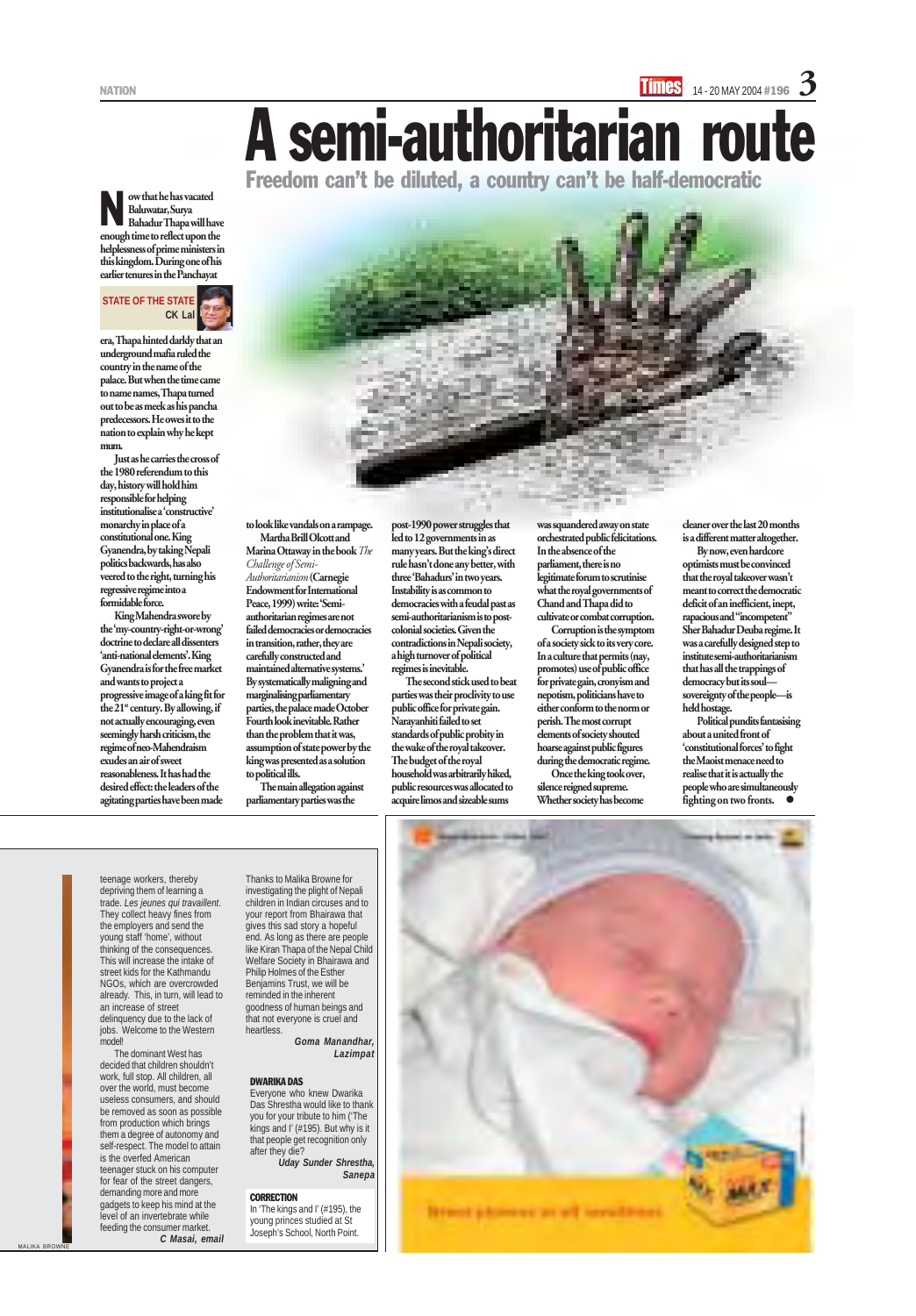



# War-weary Sanphe

Bahadur carefully. "They never come back."

The people of Sanphe tread a fine balance: the army presence gives them a sense of security, but they know it makes the area vulnerable to another Maoist offensive like the one in Feburary 2002. And there is always the fear that the soldiers will mistake them for Maoists.

"Everyone knows what it means when people suspected of having links with the Maoists are taken out on patrols by the forces," says Min

The silence of the night is broken by the sound of gunfire, no one knows who is shooting at whom, no one wants to know

> The shops alongside Sanphe's deserted airfield may be open, but only just. In the surrounding villages of Achham, the Maoists levy their 'revolutionary tax' and locals are forced to join the militia or attend Maoist events. Thousands of villagers fleeing their homes have passed through Sanphe in recent months.

rmed Maoists openly patrol the hills above this roadhead town with an airfield and a security force base in western Nepal. The rebels are confident enough to hand-deliver threats to shops in the bazar. "Before the army came here, the Maoists visited regularly to collect money," says Gopal Kumar, who runs a small tea shop. "They come less often now." A

> Those who can't leave do the best they can to survive. The forced recruitment of young girls into the militia has been rising, but since married women are sometimes excused, there has been an increase in female child marriages. The child bride stays home, the husband heads off to India.

"We should be stepping into the new age, but we are going back,"

No red ribbon will stop a girl like No red ribbon will<br>
Stop a girl like<br>
Kumari from letting<br>
her hair down

says Ram Prasad Kuwar, the outspoken principal of Nawadurga Prathamik Bidhyalaya, one of the few schools not directly targeted by the Maoists yet.

Kuwar was once abducted by the Maoists and held captive for over four hours. His niece was among those forced to attend the Maoist program at Vidya Mandir Higher Secondary School in Binayak, where the Royal Nepali Army launched an aerial attack earlier this year.

"Of course, by the time the attack began the comrades had all left and locked the gate from outside, trapping the people they forced to come," he recalls. His niece survived. "But a part of her died anyway, she refuses to leave home and panics every time she hears a plane or helicopter," he adds.

There used to be a time when

#### KASHISH DAS SHRESTHA in SANPHE BAGAR

ALLPICS: KASHISH DAS SHRESTHA





he Nepali words '*We women are also energetic and want justice, A red ribbon tied around black hair*' jumped out at me from a *Tij* song. The red ribbon that

Kamala, a 13-year-old girl in central Nepal, sang about seemed to symbolise the shackles of patriarchy, and the black hair was

women's constrained vitality. Kamala's rebellious spirit was bursting to break the red ribbon and let her hair down. And so she sang for the women of Nepal.

This village girl is a far cry from a cosmopolitan, city girl. But it doesn't mean that Nepali women in London aren't expected to somehow be both. It is this double standard that Kumari, a London girl in her early twenties, has to contend with. And it is this double standard which itself becomes a red ribbon that Kumari strains to break free of.

At first glance, Kumari's





between the generations? Are the enticing freedoms of modern, city life real or merely superficial?

Despite the increased freedom of such a life, women still talk of how, from morning to night, they must constantly try not to do anything wrong. As Dan Maya, another city girl asked, "What kind of freedom is it that all the time imposes the subtle terror of social surveillance on women?" Kumari relates how she does

indeed feel watched and trapped. She treads a perilous path as she tries to blend in with British friends, while also safe-guarding *ijjat* for her family. "I've had to tell so many lies and I've been busted so many times. I feel really bad as well. My parents use emotional blackmail and they say that I'll bring a bad name to the family."

This adjudication of



T

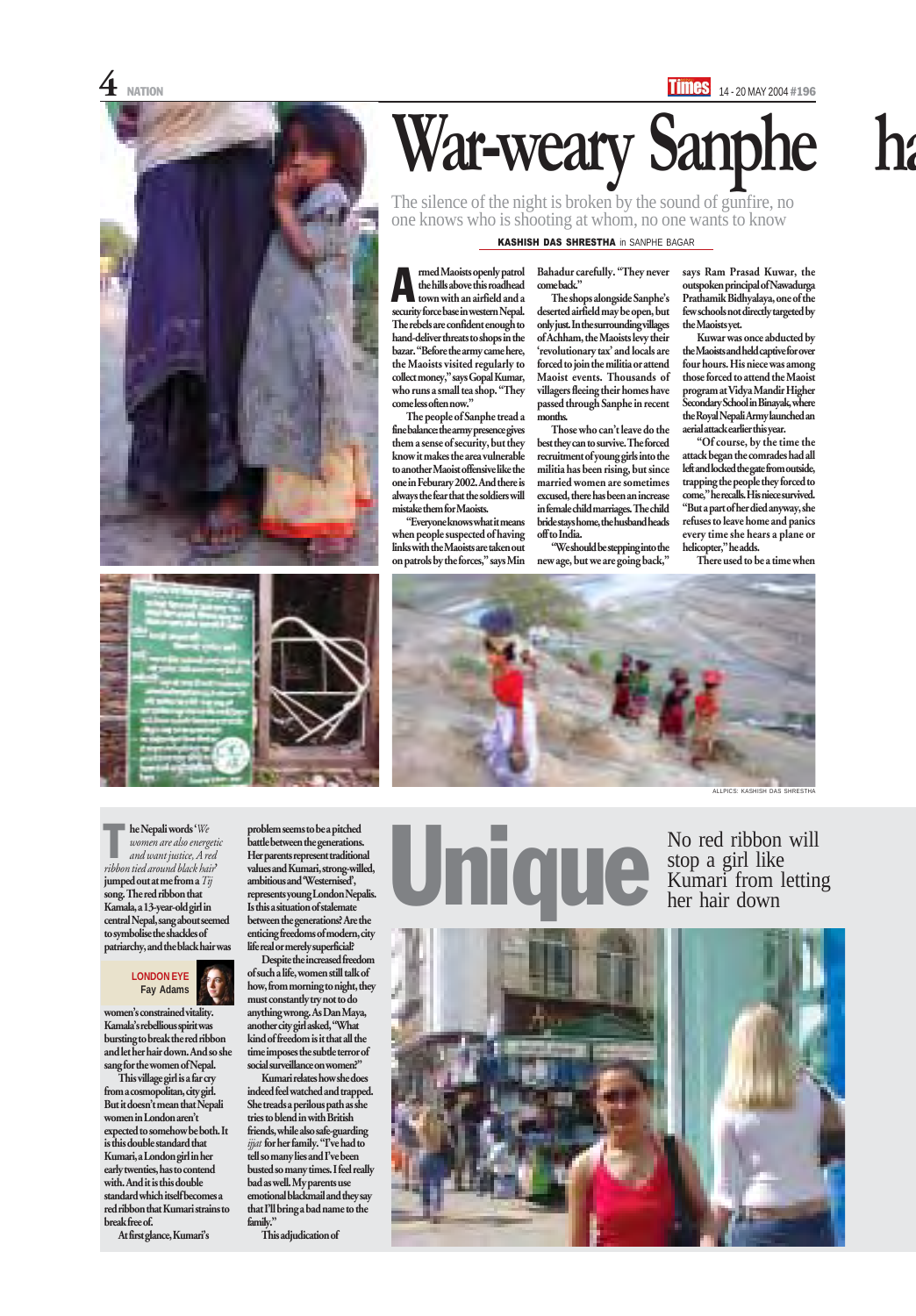## has had enough **Shobha's songs**



every poetry, story, quiz and debate contest. She is an active volunteer and works with orphans and AIDS patients in her village. She is also a singer and songwriter, and that is what put the 18-year-old Shobha in danger.

For the past three years, the Maoists have tried to persuade her to join their cultural wing. At first they promised her glory for singing songs of the revolution, and when she refused, they threatened to kill her. Shobha promised she would join as soon as her feet healed, an excuse she concocted to buy time. The Maoists left after a warning that they would come back in three months. Like many other young people in the midwest, Shobha had to either join the Maoists or flee. She decided to flee, leaving behind her mother and younger brother.

Shobha's father works as a watchman in Mumbai. We met Shobha at Sanphe where she was waiting to get on a bus to go to her relatives. "The Maobadi have taken away many of my friends," she says. Shobha is anxious about her future: how she'll fare in her new home and her exam results. "I will do well, but I can't afford college," she says. "All I really want is to be a social worker in my village and to sing my songs freely." (KDS)





Still, Sanphe is better off than the rest of Achham. At dusk, the local fishermen cast their nets, cattle graze in the thick grass on the runway, farmers don't go hungry at night. But as night falls, the people lock themselves up in their homes. Those who have a radio and batteries tune into the BBC Nepali Sewa to find out about the state of the nation. No one trusts the news on Radio Nepal. Late at night, the silence is broken by the sound of gunfire. No one knows who is shooting at whom. No one wants to know.  $\bullet$ 

up to seven flights landed in Sanphe every day. Now there are only four charters a week. The tower and the terminal building are still charred hulks. Across the river are the remains of the Water Department, on the opposite hill the shell of the Road Department building and in town the Forest Department signboard remains outside its ruin.

The Maoist blockade has sent prices soaring. A kg of rice that cost Rs 14 is now Rs 22, kerosene has shot up to Rs 40 per litre. "The government stated the blockade was not a big deal," says Mahesh Oli, a volunteer child counselor in Achham. "They have forgotten us."

guess it's the way we were raised up." Despite this confession, Kumari is, of course, proudly Nepali. When a family member treated her differently because she grew up in the UK, she felt angry. "He expected me to turn into an English person! He didn't realise I can still maintain my Nepali culture and be a Nepali woman—I value that very highly."

There are still satellite antennas and electric wires, but Sanphe hasn't had electricity for years. At night there is only the flicker of oil lamps. After the Maoists destroyed the telecommunication tower in 2002, Sanphe's only direct link to the outside world is a single VSAT phone. "Just because the tower might be destroyed again does not

> issue. At this time, women battle with an ambivalence caused by having one foot firmly on the Nepali soil of their parents and London life. Can all this have a positive flipside? Perhaps it can bring a kind of uneasy emancipation in some cases. Young women like Kumari personify the meeting of two cultures. They have the opportunity to reap the benefits of both cultures and find themselves to be not of one, nor of the other, but of a third culture. Unique to London, unique to the Nepali diaspora, unique to today. What she spoke of most poignantly was conflict, but I could see that Kumari actually negotiates her dual identity very to suit changing times. But rebellious spirit continues to challenge it. No red ribbon will stop a girl like Kumari from letting her hair down!  $\bullet$

mean it shouldn't be fixed," says farmer Rabi Lama.

People here distrust both the king and politicians. No one is interested in or supports the current anti-king agitation, and they don't think much of elections. "If the government can't even hold SLC exams, I don't know how they plan

to have elections," says Khadka.

Some names have been changed to protect identities.

### Shobha's songs

Clockwise from bottom l-r: All that's left of the Forest

Department is its signboard, a young girl holds onto her mother, a dish antenna but no electricity on a Sanphe house, children carrying sacks of supplies through the bazar and village women on their way home with meager supplies of

grain and cooking oil.

unmarried girls is not only carried out by the older generation. As Kumari said, "Even people our own age, like, educated people, young people living in England, they still…we do it as well!…I

Kumari bitterly lashes out against the dreams of her parents, but it is she who feels the bruises that follow. As a natural rebel, she feels the injustice of her lot, yet she is acutely aware that she embodies that very injustice. Her freedom as a Nepali woman in London is, in some ways, only skin deep. She is not so different from Kamala after all.

It seems then, that for Kumari all this is as much an inward split, as a generational the other treading the tarmac of a deftly. Yes, patriarchy seems to be quite good at re-engineering itself

adamsfayfay@hotmail.com.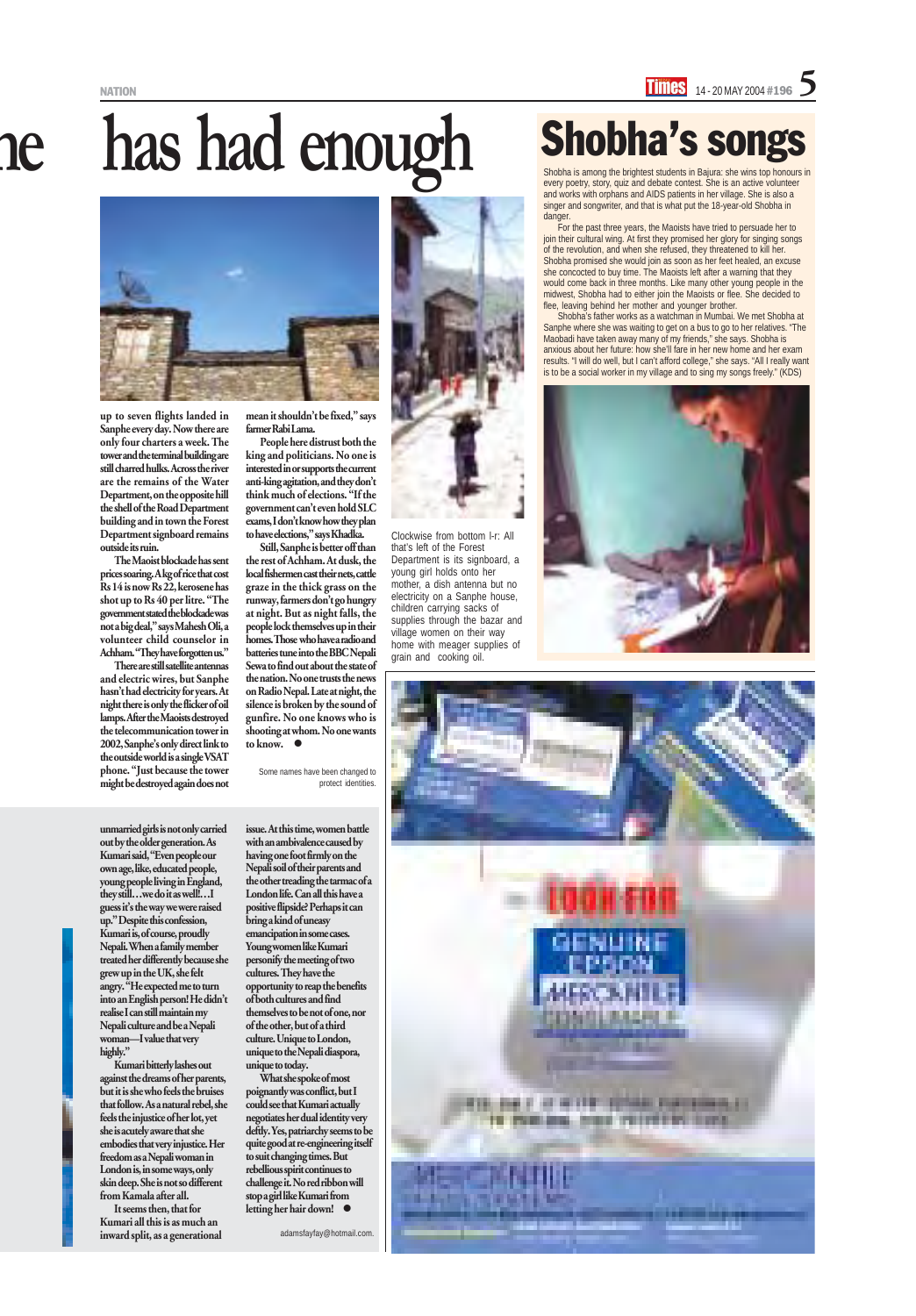he Department of Roads is racing against the monsoon to finish gravelling the heavily damaged Mugling-Narayanghat Highway before heavy rains arrive next month. A cloudburst over central Nepal unleashed 500mm of rain in a 24 hour period last July, triggering more than 70 major landslides along the 36km mountain highway landslides July, triggering more than 70 major landslides along the 36km mountain highway that follows the Narayani gorge. Only a 10km section of the road remained unscathed.

Although it was a natural disaster, the government's response in rebuilding the important artery used by some 5,000 vehicles a day has been slow. Sources told us that budget initially allocated last September for repairs were diverted to a road in the midwest for the royal visit there. But faced with the threat of Kathmandu being cut off in this monsoon, an additional Rs 35 million has been sanctioned and repair work has resumed on a war footing.

The highway was finished in 1978 with Chinese aid and passes through one of the most geologically unstable areas of the Mahabharat characterised by steep mountainsides and heavy precipitation. "The public doesn't understand this, and blame us for everything," laments Director General Madan Gopal Malekhu of the Department of Roads. "This would have been a major disaster in any country, and would take months to rebuild even with an unlimited budget and the most modern equipment."

A 120m retaining wall in the worst-affected area at the 24km point is already under construction and should be finished in a month. Although rains were mainly to blame, there are also man-made factors like deforestation along the highway caused by the tea shops and lodges mushrooming by the roadside. Mining sand and gravel along the rivers has also increased the speed of the water during monsoons.

 "You can have the best highway in the world, but it won't stand a chance with rains like last year, even without taking the man-made factors into account," says Bishnu Shrestha, the senior divisional engineer in charge of the Mugling highway repairs.

Asked what are the chances of the highway remaining open during the monsoon, Shrestha is optimistic that if there are no major disruptions like bandas, blockades and heavy pre-monsoons showers, the work should be finished before the main rains arrive.  $\bullet$ (Pragya Shrestha)

> You have your reasons to remain anonymous but being someone who firmly believes that progress will be hard to achieve unless the status of women is not improved, I simply want to say to the Chelis (Charitraheen or otherwise): you are the ones who can contribute shaping the character of us men who are feeling rather insecure because we don't have an international day dedicated to us.  $\bullet$

### Ruptured artery

hen French women took off their bras and waved them in protest around the Champs Elysees in **the 1970s**, they were saying enough is<br>the 1970s, they were saying enough is enough to male chauvinism.

Wearing bras was a symbol of compliance to men. That could be true, but

I suppose bras also have gravity-defying attributes and it is also true that with time

female undergarment has been imbued with its own erotica.

I wonder what would happen if our Charitraheen Chelis had marched around Darbar Marg waving their bras on International Women's Day. Did our clever Chelis deliberately not do this because they knew of its fallout in Nepali society? Is this why they prefer talking about not wearing undergarments and not actually doing it? So, on International Women's Day on 8 March, the Charitraheen Chelis made public their 40 point Declaration of Independence in these pages (#186).

One of my delighted lady friends in America emailed me that declaration from this paper's online edition just to make sure that I read it. I had already read it in Nepali and in English. But reading it thrice didn't help. It raised more questions, and after many sleepless nights I discussed writing this column with my future rebel wife, who lovingly calls me 'King' but has

### **Vive les femmes** Why don't the Charitraheen Chelis rip apart their veils and show us who they are?

between boys and girls there are less road side Romeos harassing girls today. Many will argue that this trend is very bad for Nepal. If display of affection is not part of our culture then it is high time that it was made a part. Outwardly expressing affection is only positive for

any society. And let our society's anallyretentive prudes say what they want: they will call anyone *charitraheen* who doesn't respect their thinking.

This is probably why our Chelis liked to call themselves Charitraheen. It is understood that you are challenging those who would call you characters of ill repute, but how positive it is to start a movement with a negative? Has anyone ever dared to tell you that you are *charitraheen* when you are having fun?

If you can openly speak, write and fight for property or abortion rights then why can't you just come out on the surface and declare openly what you have to say by setting examples? It might be fun down there but it's certainly not bad up here, either.



made me understand that no means no and when she has a headache, I should reach for Cetamol, not a condom. But she gave me permission to go ahead and write it: "It will be fun. But be ready for some dagger criticism."

First off, why International Day of

Women? How about us guys? They already expect us to be gallant most of the time, if not all the time, offer roses and take them out for a candlelit tête-à-tête dinner on 14 February.

Although their identities are a closely guarded secret, I suspect I know some of the Charitraheen Chelis. We have shared several pegs of whisky on the rocks or rum with coke and hung out in discos quite late. I have never seen these women feeling uncomfortable to

talk about sex, being scared to scold corrupt politicians, fight with nasty and drunk policemen in Thamel or say that the king should make a move to bring the country out of deadlock. All this they do openly, in public. But they prefer to remain anonymous while talking about their 40 points. Why?

> Changes come once we know that options exist. Ten years ago, seeing a Nepali couple holding hands would make heads turn. And kissing in public would be science fiction. Today young couples express their love on the streets of Kathmandu openly and spontaneously.

> > Ten years is not a long time to bring about such changes. I agree the cowards still trouble women during *phau,* but due to more open relations



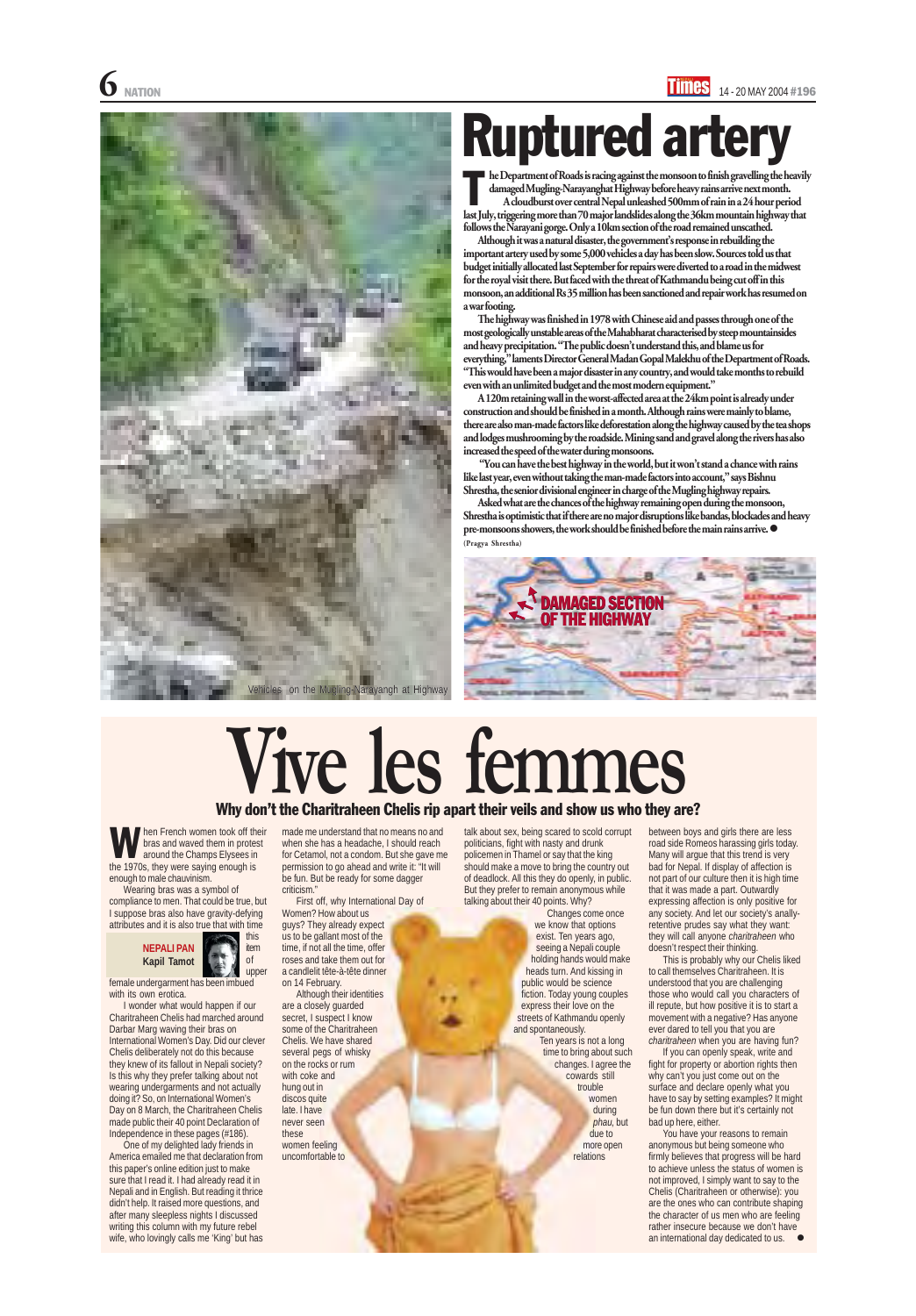lready badly hit by bandas, blockades and political Iready badly hit by bandas,<br>blockades and political<br>instability the news of the murders of two prominent tourism entrepreneurs in Ghandruk by Maoists has sent Pokhara into deep gloom.

Ghandruk is an important trekking stop on the trails to Ghorepani and Annapurna Base Camp and used to house the headquarters of the Annapurna Conservation Area Project (ACAP), which was destroyed by Maoists two years ago.

On Monday, Maoists took five prominent Ghandruk hoteliers hostage. They locked two lodges and transferred guests from one tea house to another. Then came the news that the Maoists had shot dead two of the hostages: Dil Man Gurung, 60, chairman of the Hotelier's Association of Ghandruk and Iswor Gurung, 31. The rebels told villagers not to leave their houses and trekkers are bypassing Ghandruk for now.

"Ghandruk has no trekkers now," said Ishwor's cousin Prakash

Bandas, blockades and the murders of two prominent Ghandruk businessmen has demolished what was left of Pokhara's tourism

## **Hitting rock bottom in Pokhara**

#### RAMESH POUDEL in POKHARA

Gurung, a former assistant minister, who lives in Pokhara. "We have not been able to go to the village because of the Maoists." The army too has been unable to get to Ghandruk for fear of Maoist ambushes along the way. However, an army official said aerial patrolling of the area had begun.

> In effect, tourism business has shrunk significantly despite the number of reservations. "We had reservations of around 100 tourists going to Annapurna base camp," said Tikaram Sapkota, general secretary of Trekking Agents Association of Nepal in Pokhara. "The blockade and general strike has caused a lot of cancellations."

f the Annapurnas are its crowning glory, Pokhara's shimmering lakes are its jewels. I<br>I

This is the first time that the Maoists, who claim never to attack tourists, directly attacked the tourism industry. There used to be extortion and earlier this year there were skirmishes in the Ghorepani area, but the murders and abductions in Ghandruk are sure to dampen tourism in the Annapurnas.

Pokhara has already seen a 90 percent drop in tourism in the last few days because of the two-day banda by the parties and the one week Maoist blockade of Prabat district that began on Monday. Next week's three-day banda called by the Maoists is going to affect tourism further.

More than 250 tired trekkers

Stephen Shrestha, pilot and technical director of Avia, is confident that any impact to the lake is minimal. "The pontoons keep the engine above the water, controlling any direct leakage. Our engines are very well maintained and are so small that they make minimum sound. It's the same engine we've been authorised to fly till date. If sound was really a factor in Pokhara, people should be more worried about Mi-17 helicopters flying low overhead."

returning from the Annapurna circuit were stranded in Nayapul because of the recent banda. Many had to walk the 35km to Pokhara because of the strike and the Maoist blockade. The Maoists burnt two taxis on the Baglung highway earlier this week to scare drivers.

> The environment ministry will be conducting an environment examination together with the Civil Aviation Authority of Nepal on 15 May when Avia Club does another test run of its proposed service. Tourism entrepreneurs here have no doubt the amphibian ultralights will be a hit, but only if Pokhara's tourism stavs above water.  $\bullet$





"I was very tired and could not walk any more," said Jurgen, a trekker from Germany. "Luckily I managed to hire an ambulance to bring me here." Gerry from the UK had to pay for a chartered helicopter from Annapurna base camp. "I didn't have time to deal with all these uncertainties," he said.

Pokhara's Avia Club, which has been conducting mountain flights in its ultralight aircraft for the past seven years, plans to use Phewa Lake as a runway to take tourists from the water to the sky in sightseeing trips.

Deepti Gurung, sales and promotion manager at Avia, is very excited about this latest initiative. "If we start a new activity here, the good news will travel abroad," she says. "It'll be good for everyone in tourism in Nepal, from the airlines to the boat renters on the lake." The service includes a boat ride back to shore.

Not everyone is happy. There are concerns about noise and gasoline leakage on the lake. But Gurung is quick to rule them out: "We are conducting an environmental study and it doesn't look like a serious problem," she says.

Capt Alexander Maximov of Avia has been overseeing trials on amphibian ultralights and seems satisfied with flying conditions. Says Gurung, "Capt Maximov has already been flying here for years and knows the landscape and weather patterns. He is really excited about amphibian landings." Avia Club will be using one of the three ultralights already in regular service fitted with the pontoons, which together are capable of keeping 1,000kg afloat, a cinch for the 150kg Ultra Light.



SRADDHA BASNYAT in POKHARA If all goes well, ultralights will soon be taking off from Pokhara's lake

ANIL SHRESTHA

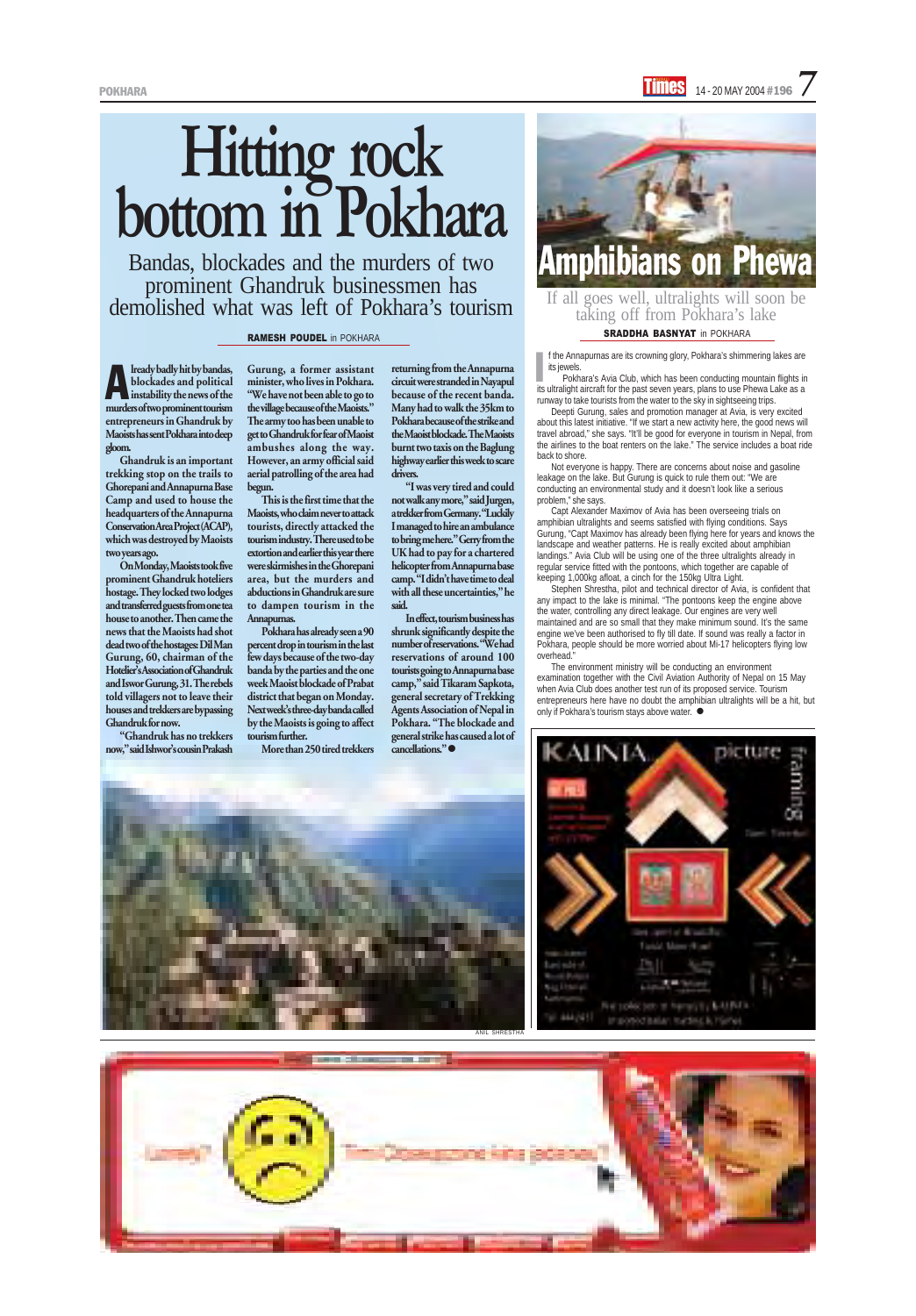# **Accountable to whom?**

hey are a vital part of democracy's check and balance: the auditor general hey are a vital part of<br>democracy's check and<br>balance: the auditor general<br>is supposed to look over all the government accounts to see if there are any discrepancies or irregularities and the Commission of Investigation for Abuse of Authority (CIAA) is a corruption watchdog.

But since there is no parliament, the auditor general and the CIAA have handed their reports to the royal palace, which doesn't seem to know what to do with them.

Chief Secretary Bimal Koirala admits: "In the absence of the auditor general's report, people can question the government's discipline and transparency."

Now, under donor pressure to make the government accountable, the attorney general is looking at options to make the report available for public scrutiny: hand

situation and so there are no provisions for this.

**CORRUPTION** What can business do?

The Nepali people have therefore been deprived of the national audited accounts that include the money paid as tax and reserves in the national coffer. The importance of the CIAA report is similar.

Interestingly, in the absence of a parliament, the non-elected government has succeeded in introducing and amending acts, presenting a budget through ordinances, but is neglecting to develop a mechanism to get these

The auditor general and the CIAA have their annual reports ready, but in the absence of parliament who is supposed to act on them?

> Immediately after Patel's response, Finance Minister Prakash Chandra Lohani added that the attorney general's office was helping to make the reports public.  $\bullet$



#### MEET

HEATING UP THE SKIES The airline industry in Nepal flying to a new beat DIRTY FUEL, DIRTY AIR, DIRTY BUSINESS

To book your copy Call : **4781153**



Bad policy and rampant corruption is bleeding the Nepal Oil Corporation dry.

Birendra Bahadur Basnet Fortune Favours the Brave Mohan Prasad Khanal Mission Impossible Natasha Shrestha If you can dream it, you can do it Lava Kumar Devacota On Liberalisation Policies

provision in this regard and we have already submitted our report to the palace." An official from the palace press secretariat only commented: "The respective constitutional bodies are competent enough to deal with the issue."

**ON NEWSTANDS FROM 15 MAY 2004**

crucial reports to the public. "If the government wanted to, the reports could have been brought out through many ways. It would also have won the government and the king popularity,"said a senior auditor.



**NAVIN SINGH KHADKA Attorney General Sushil Panta Attorney General Sushil Panta** at his office

The attorney general's office recently gave the government two options: keep the reports at public libraries or present them to the Upper House. "We would have done it already had the prime minister not resigned. We are working at it," said Attorney General Sushil Pant. But why is the Thapa government only so concerned about the reports now?

Senior finance ministry officials admit it had to do with the Nepal Development Forum (NDF) meeting last week. As it happened, donors did raise the issue during the meeting. At a post-NDF press meet, when donors were asked how they could be confident their aid was not misused in the last two years, Praful Patel, the World Bank South Asia Vice President, said that the government had been asked to make the reports public at the earliest.

it over to the Upper House, or even make copies available in public libraries.

The Auditor general's office submitted an annual report 15 months ago. It's been eight months since they handed over last year's report. The CIAA confirmed that their reports were given to the palace earlier this year. "First they asked us to wait, then they said we will talk after Dasai, then Tihar, and when the report was finally submitted, the palace was reluctant to accept it," said an official at the auditor general's office.

We asked Chief Commissioner Suryanath Upadhyay if he was tracking the progress of his report. All he would say was: "The constitution has a clearcut

Clearly, the fact that it is in possession of the reports but not doing anything with it is inconveniencing the palace. The constitution requires the auditor general and the CIAA submit their reports to the king, who redirects the documents to the parliament through the prime minister. Since there is no House of Representatives, the palace has the reports but no one to pass it on to. Unfortunately, the 1990 Constitution did not forsee such a

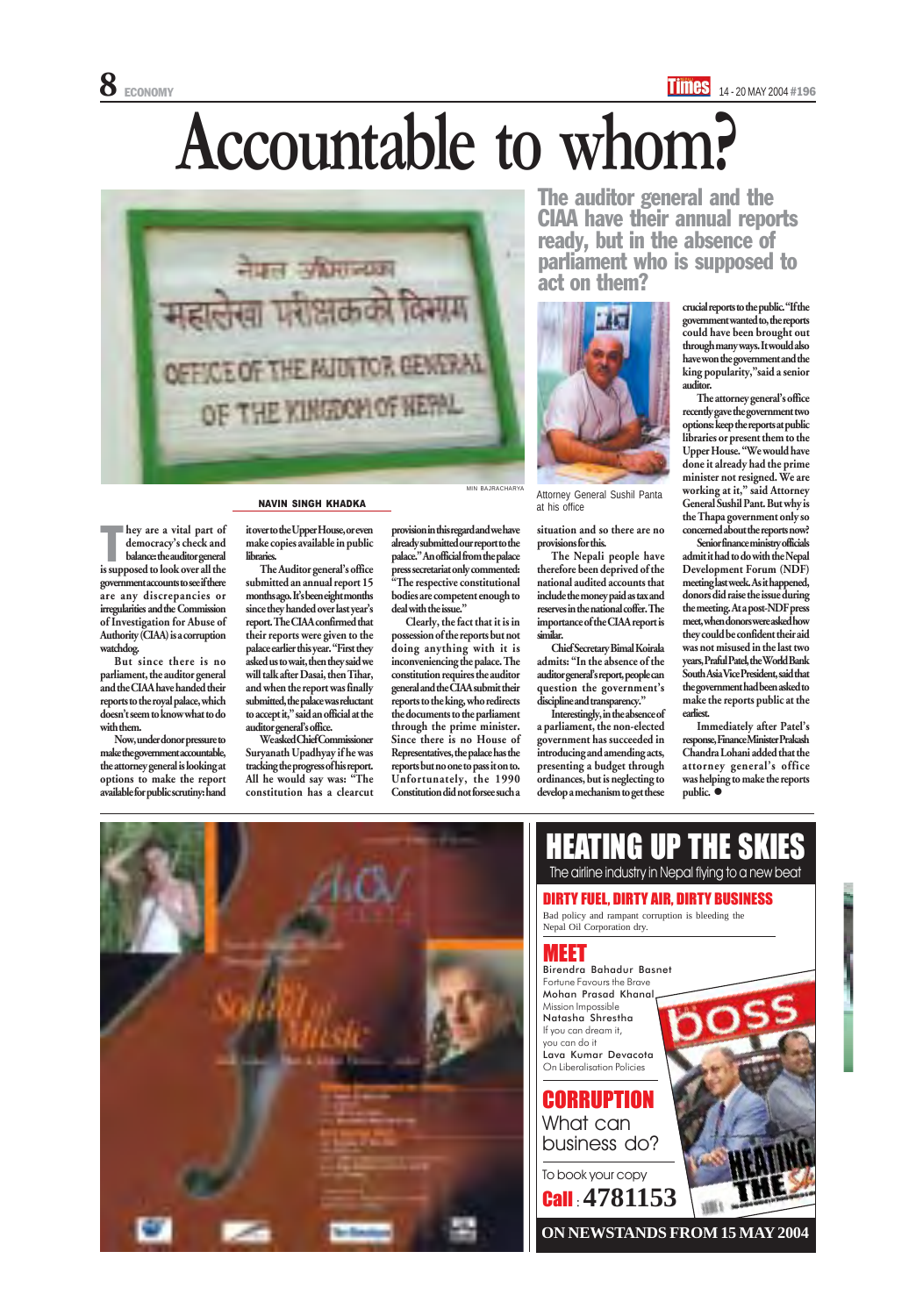*Nepali Times:* **Why did AVCO deserve the award? Dhiren Tamang:** We were honoured because we increased

our market share substantially. Generally, Hyundai distributors have around 20 percent market share in countries where they are better performers. Here in Nepal, we occupy over 30 percent.

#### **What kind of numbers are we talking about?**

We started with the sale of 50 cars in 1999. Last year, we sold 750.The Santro comes from India, the rest from South Korea.

#### **But isn't the small car market saturated?**

We have B+ segment cars, under which we recently introduced the Getz, which is a kind of upgrade for Santro drivers. These customers are our biggest base for the segment. On the slightly higher side, we have the Matrix, a multipurpose diesel vehicle with the latest technology. We imported 25 Getz cars and they all sold out. We have already sold 150 Matrix cars.

The small car segment is quite lucrative. That's why you have so many new brands, so we are becoming more defensive. Considering the price factor and the roads and parking areas in Kathmandu, these cars are more in demand. There are new entrants every year but small cars are our strength. Our Santro dominates the market.

#### **What other models do you have in your stables?**

#### **What is the resale value of these models?**

Santro has a very good resale value, with instant buyers.

The depreciation is very low.

#### **And spare parts?**

arlier this week, private-<br>sector firms suffered<br>through a two-day banda.<br>Next week, there is going to be a **arlier this week, private**sector firms suffered through a two-day banda. three-day banda. The firms give in

> In the case of cars coming in from India, there is no problem. For others, we have an inventory. If anything is needed urgently, we can always import it from regional offices in Malaysia and Singapore.

#### **Who is your target group?**

We target the middle class: their income is growing and they can afford to pay monthly installments. Even the upper bracket has begun to feel the need of a second family car. Moreover, people like to upgrade their vehicles, so sales are bound to rise.

#### **Is such growth even sustainable in Kathmandu?**

Congestion and the environment are real problems. But Hyundai has a good focus on minimising emission. We spend a lot on research and development, and now all Hyundai cars exported to Nepal are Euro III standard, even though the government's requirement is Euro I. As far as congestion is concerned, we cannot forego sales. But, we focus on compact cars. It helps in places like ours.

#### **We hear of motor companies forming**

#### **cartels internationally to prevent governments from investing in public transportation systems.**

This is not happening in Nepal because the volumes of sales here would not justify such a move. We recently celebrated the sale of the 2,000<sup>th</sup> Hyundai car. While that's something big for us, for a global company like Hyundai, it isn't very much.

### **"We dominate the small car market"**

to these calls for total shutdowns not out of love for the finer points of democracy, republicanism, class struggle, party-political loyalty or

> Outrage against bandas is fine. But to have fewer bandas, let's look for ways to bring in the costs associated with bandas within the framework of market-based supply and demand. This way, to most people's relief, producers will start finding the cost of producing bandas too high to handle.  $\bullet$

\_\_\_\_\_\_\_\_ (*insert your reason here*). They give in because of fear. In the absence of riskminimising insurance schemes and any credible opposition to bandas, they have no choice but to halt work.

Last year, Hyundai cars did<br>exceptionally well in Nepal. The<br>sales were so spectacular that<br>AVCO International even bagged<br>an award from the parent<br>company. Dhiren Tamang, director<br>at AVCO, the sole distributor of Hyundai in the kingdom, talked to *Nepali Times* about success, saturation and hard sell.

As things stand, the cost of being at the receiving end of hurled stones, angry mobs and even bomb threats is much higher for most business owners than any benefit they may derive by keeping the machines and the workers productive on banda days.

Popular during the last days of Panchayat, Nepalwide bandas have since mutated into a familiar evil. So present are they that Nepali media headlines invariably say that the bandas 'passed peacefully' with a picture of boys playing cricket or football on some deserted street. Occasionally, there may be news reports, quoting intellectuals who bemoan the loss of productivity and calculate the money that the bandas supposedly suck out of our total domestic output. Opinionmakers tick off the reasons why

**COO**<br>The Nepali band Nepathya has been on a 15-city nationwide roadshow advocating *Shantiko lagi Sikchya*. On 8 May it played to a packed Municipality Hall in Tansen. The audience was much larger than the 400 people in the auditorium thanks to live broadcasts on two local radio stations, Madan Pokhara FM and Srinagar FM. The band



bandas are against most Nepalis' interest and why they must be stopped immediately.

Yet, amidst all these handwringing rituals, two questions remain: Why do bandas continue to take place? And is there any way to discourage them?

Bandas continue to take place in Nepal because they cost their producers almost nothing. If you are thinking of producing one, all you need to do is pick out the dates, let word-of-mouth circulate the decision and disappear behind



Celebrating Womanhood is an annual event that began in 2002 to honour the vision, inner beauty and the power of women in various fields like art, education, sports, community service, health and industry. Performing arts also take centrestage as they incorporate creativity, originality and talent. Initiated by Shrijana Singh Yonjan, this year's Nava Devi Recognition honourees include artist Ashmina Ranjit, writer Durga Pokhrel, educationist Rani Gurung Kakshapati and mountaineer Ang Dali Sherpa.

your party's flag. On appointed days, the invisible hand, in its ironically decentralised avatar, whips up enough fear to make shops remain closed, wheels grind to a halt and people to stay home. In this scenario, your production costs are almost zero because the real cost is borne by millions of Nepalis, each of whom does feel the pain, but apparently

ECONOMY  $\frac{14 - 20 \text{ MAY } 2004 \text{ #196}}{14 - 20 \text{ MAY } 2004 \text{ #196}}$ 

not deeply enough to form groups to defy the calls for bandas. The public bears the cost, giving up their productivity and income. As a result, producers have every incentive to call for bandas.

Broadly, there are three policy solutions, with varying degrees of effectiveness. All three solutions require an elected government and public money. First, the government can pass laws and enforce them, with high fines extracted from those who call for bandas, even from political parties.

Second, whichever party gets to run Singha Darbar can continue to push for policies aimed at market reforms, even in villages. With millions more Nepalis connected to one another through the complex web of market transactions, they will increasingly find bandas too costly to take part in, even involuntarily. That means, just like businesses in Thamel once did, they will start coming together to defy the calls for bandas.

The third way is for the government to co-opt the bandas. It can organise village *bhoj*, street festivals and other such 'public benefit'

#### shutdowns too costly for the organisers

#### Cairn Energy still interested

○○○○○○○○○○○○○○ ○○○○○○○○○○○○○○○○○○○ British oil firm Cairn Energy has said that its efforts to launch a pioneering exploration for oil and gas in the tarai is being held up by political unrest in the country. Mike Watts, exploration director, told shareholders at the company's annual meeting in Edinburgh, Scotland, last week that the difficulties in Nepal had so far prevented the cabinet from concluding negotiations for an agreement on the split of any future oil finds without which Cairn could not begin work. However, the company, which bid last year for five giant exploration blocks covering 35,000 sq km in Nepal, confirmed its enthusiasm for the proposed project and said it hoped to at least initial the necessary production sharing contracts in the near future. Cairn has been catapulted into the international big time this year by a series of large oil finds in Rajasthan in western India, an area in which other Western oil companies had previously shown little interest.

> activities, thereby hijacking the organisers' agenda for its own PR purposes. KIRAN PANDAY

#### Singing for peace

performed all their major hits from '*Chekyo chekyo'* to '*Bheda ko oon jasto*'. The latter recently won Album of the Year at the Image Channel Awards. Lead singer Amrit Gurung said, "Let's all be together and start working for peace!" The audience roared their approval. Tour update: www.nepa-laya.com

#### Every woman

*Celebrating Womanhood 2004*, 15 May, Hotel Soaltee Crowne Plaza

### **Banda-aid** shutdowns too costl

#### **DOMESTIC BRIEFS**

#### **STRICTLY BUSINESS Ashutosh Tiwari**

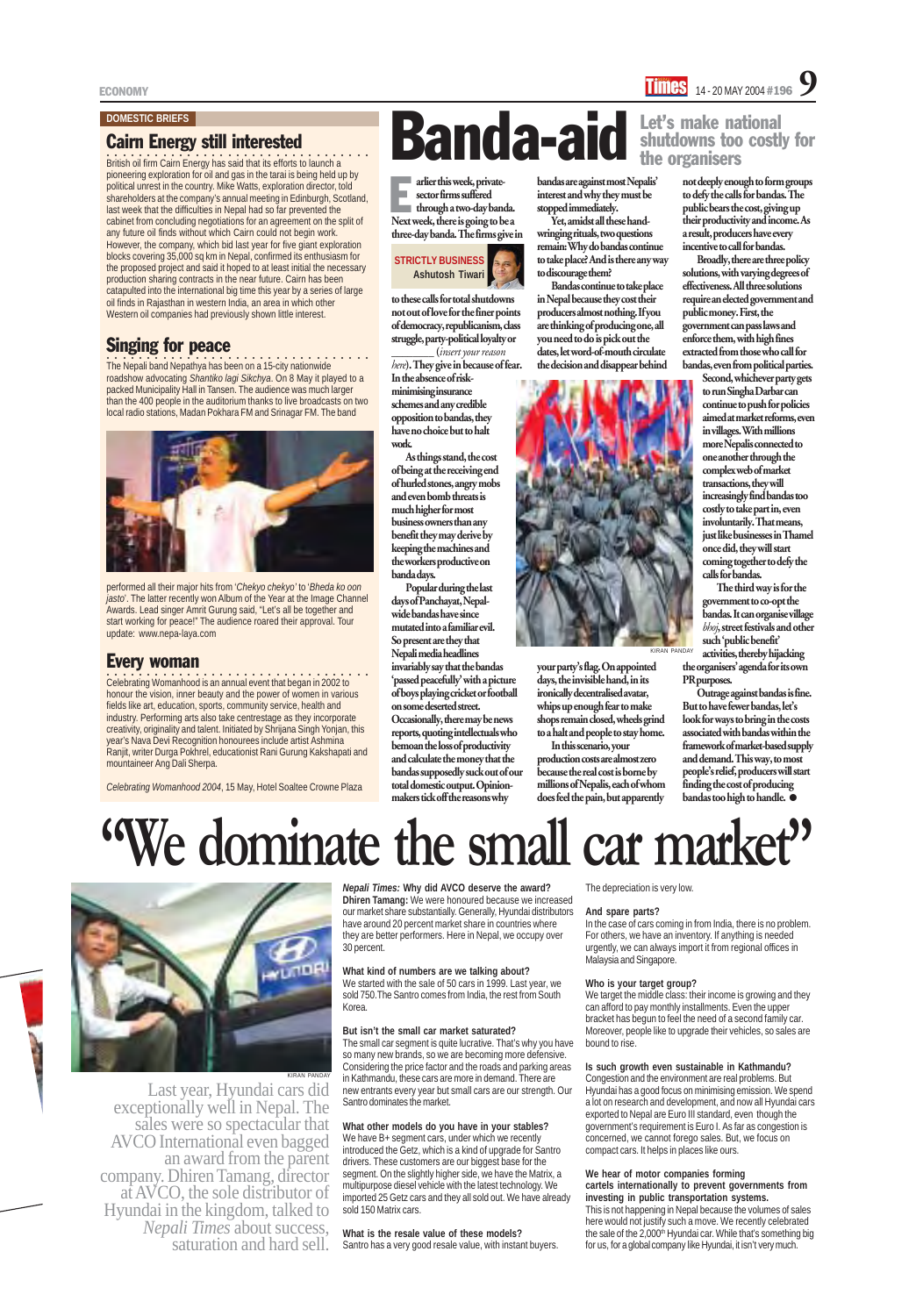n 23 April, 54 Nepalis wearing identical caps and T-shirts left Kathmandu and, after a transit in **CO** identical caps and T-s<br>
Kathmandu and, after<br>
Dhaka, flew to Kuala Lumpur.

On 25 April, Birman finally entered Kathmandu's Tribhuban International Airport (TIA) to board a flight to Doha. His brow red with vermilion, Birman looked nervous about what awaited him at

They were there to work for a computer company called PCA Hardware, but then immigration authorities at Kuala Lumpur airport checked their visas in a laser scanner and pronounced them fake.

They spent four days inside the airport, hungry, tired and worried, and were then flown back to Nepal. But instead of finding justice in their homeland, they were handcuffed and treated like criminals upon landing in Kathmandu and taken to Hanuman Dhoka police station to be locked up.

The next day they were taken to the Kathmandu District Court. "They treated us like murderers," said Shyam Tamang from Rautahat, who had never seen grown men cry like his friends did. "Our own Nepalis added salt to our wounds."

through Kathmandu immigration with his forged permit, but his family hasn't heard from him yet.

Bhakta Bhattarai from Hile in Dhankuta flew to Dubai last July on the assurance of a labour agency, Kasturi Overseas, that he had a hotel job with Rs 14,000 a month waiting for him. Bhakta paid Gopal Adhikari, an agency worker, Rs

П

#### The crooks go scot-free, but the Nepalis they cheated are in handcuffs

Of the 54 Nepalis, some have decided not to go to Malaysia and have been returned the money they paid the agency. Others, like Shyam Tamang and Sriganesh Subedi, are trying again. Most haven't told their families in the villages what has happened.  $\bullet$ 

"We did nothing wrong, we were given fake visas, they should have caught the ones who broke the law," says Sriganesh Subedi from Parbat. Members of the group paid Rs 80,000 each for their Malaysian visas and Nepali passports. They hoped to earn that amount after six months of work in Malaysia and save about \$2,000 in two years.

"Nepali police even made us pay for the handcuffs," says an outraged Chudamani Phuyal from Jhapa. But just when the future looked bleak, four lawyers from the Kathmandu School of Law came to their rescue and got the court to free them on 5 May. "This was a gross violation of human rights," says Ram Prasad Aryal from the law school. "They were doubly victimised, first by the manpower agency and then punished by the state for something they never did."

ast June, Birman KC left his home in Pathriya, Morang to seek his fortune. **L**

> Investigators are looking for a certain 'Lee' who charged Rs 3,000 from Nepali



100,000, but after he arrived in Dubai he found that he had been given a visitor visa instead of a work visa that allowed

him to be legally employed. "I had to return, I had no choice," says Bhakta. Gopal Adhikari has

### **Twice victimise**

workers to expedite the visa procedure, even though the visa fee is only Rs 400. Lee and his accomplice 'Joe' are missing, but police found dozens of Nepali passports at their residence. "The consulate knew who Joe was and what he did," says NP Ghimire of the agency, NP International. "He has helped get up to 30,000 workers to Malaysia."

So what went wrong? There is a suspicious coincidence between Lee's disappearance and the detention of the 54 Nepalis at Kuala Lumpur. Were they really fake visas, or was Lee getting even with someone in Nepal?



KIRAN PANDAY

# **Handcuffed at home**

They prop up our economy, but Nepal's overseas workers are hounded and duped by fellow-Nepalis every step of the way



immigration on both ends of the flight.

He was flying off without the necessary work permit from the Department of Labour. "We bribed the immigration official with Rs 5,000 to get him through, so we don't expect any problem," said Birman's friend, Ramesh Bhatta.

The middlemen that fixed Birman's papers promised that he will earn Rs 15,000 a month in Qatar. Even if he gets the full amount, it will take him a year to pay back the Nepali labour agency's cut for finding him the job. He owes loan sharks in his village Rs 150,000. Even that is a best-case scenario: some Nepalis have found out on arrival that there is no job, and many others end up earning much less than promised. Birman managed to get

#### DEWAN RAI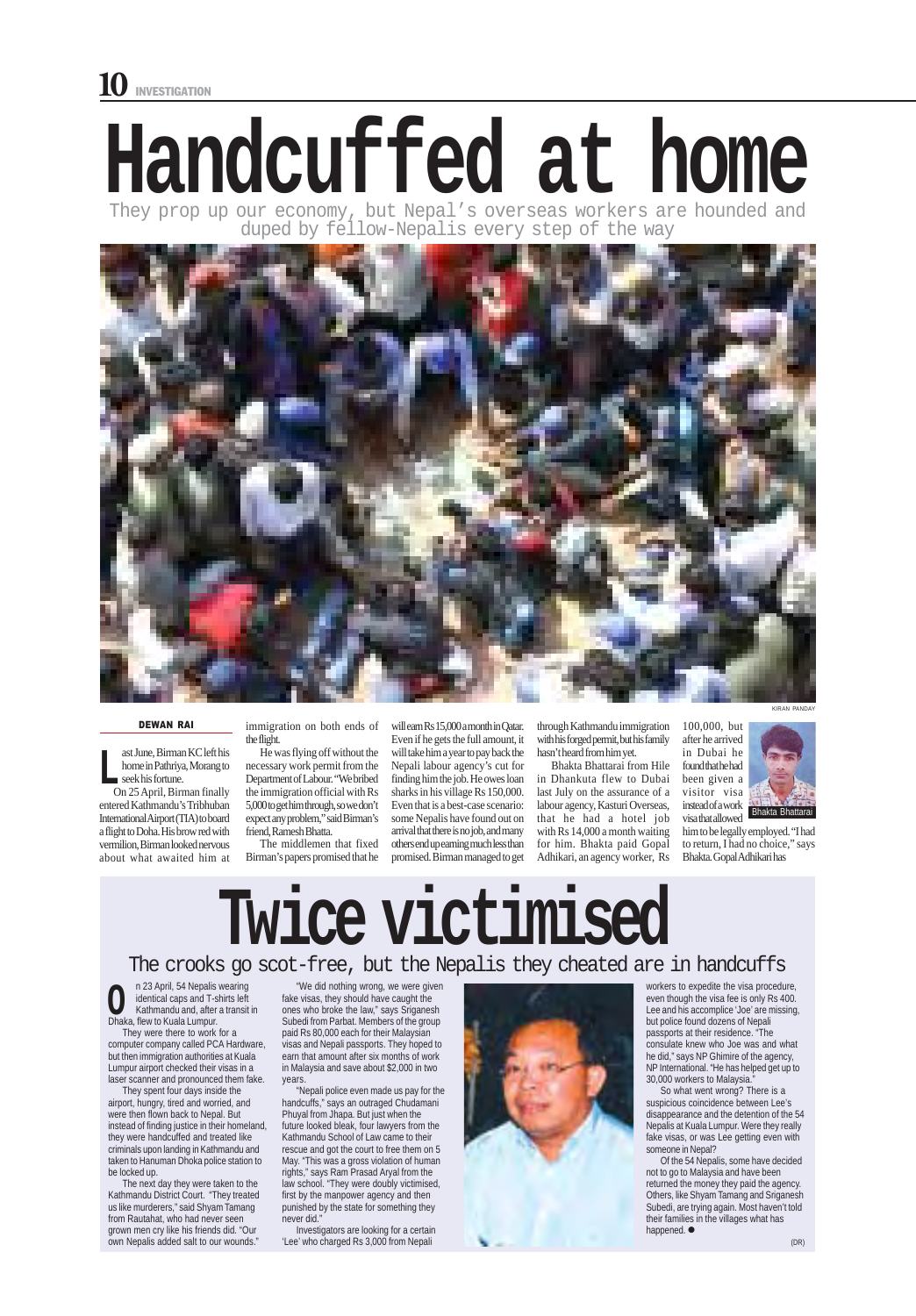#### **Times** 14 - 20 MAY 2004 #196 11



#### disappeared.

Stories like these are common among the tens of thousands of Nepali overseas workers. They sell off ancestral property to pay labour agencies in Kathmandu, and often end up being cheated, almost never getting the salary promised, spend up to a year in as a bonded labourer to pay off the agent and are harassed by immigration officials at the airport in Kathmandu while leaving or returning.

Gembu Rai was not so lucky. He at 500,000, and the used to run a small shop in Kharikhola

One would think the overseas workers who prop up the Nepali economy with their annual combined remittances of about \$1 billion would be treated as national heroes. But instead of finding them good, well-paying jobs, simplifying and streamlining procedures and cracking down on those who cheat them, the workers are hounded and

Today, the Rai brothers are living after all these documents are in Koteswor. Gembu doesn't want his brother to go back home, fearing the Hikmat Magar from Dhankuta Maoists may recruit him. They have

paid Rs 60,000 to Roshan Upreti of Nepal Gulf Overseas in 2002 who promised him a job. The company couldn't find him a placement, but wouldn't give him his money back either. Hikmat has been going to the Labour Department since January, and after six months of persistence, it finally looks like he will get his money. Hikmat's case has a rare happy ending.

work in Malaysia with his brother, Dorje Rai, a primary school teacher. After borrowing Rs 200,000 from villagers at 48 percent interest, they left home in March 2003.

Their agent, Dhan Prasad Yonghang from Panchthar, took them to New Delhi with a batch of 20 other workers bound for Malaysia and the Gulf. The brothers only discovered they had been given the agent to produce the service expired visitors' visas when they were not allowed to board their Kuala Lumpur flight and returned to Nepal.

no choice but to borrow another Rs 200,000 to try for another visa and get work in Malaysia to clear their debt.

Like the Rais, many Nepalis have no other option. They flee from the Maoists by borrowing

exploitation by middlemen. A near Lukla and decided to go find In theory, the government's rules are designed to regulate the flow of Nepali workers and prevent licensed labour supplier must apply to the department with a copy of a demand letter from the foreign employer containing details of contracts and vacancies and the power of attorney. All these documents must then be authenticated by the Labour Department, the Ministry of Foreign Affairs and the Royal Nepali Embassy. The embassy can even ask agreement between the employer and the recruiting agent. The Labour Department issues its permission only verified.

laws don't actually protect them, and in many cases government officials are in cahoots with the crooks.

The 1985 Foreign Employment Act has a provision that if an employment agent dupes a Nepali citizen, the agent has to reimburse all fees with 18 percent interest and pay fines of up to Rs 200,000 to the government, or be jailed for up to five years. There is no record of any manpower agency receiving that punishment, even though Nepali workers are cheated all the time. l

money to come to Kathmandu, where they then become easy prey for unscrupulous middlemen. The government's Dhan P Yonghang

Some of the names of Nepali workers in this piece have been changed to protect their identity.







(*opposite*) Nepali workers who were deported from Malaysia on 27 April and forced to buy their own handcuffs wait to be taken to Hanuman Dhoka, (*left*) a Qatari work permit for a Nepali worker flying off to Doha , (*above*) Nepali workers line up outside the Malaysian consulate at Hotel de

tricked by fellow Nepalis every step of the way.

Many Nepali workers are now so sick of the hassles at TIA that they travel overland to Delhi before flying out to the Gulf or Malaysia. No one has any record of the true number of Nepalis working in the Gulf. Unofficial reports put it Labour and Foreign

Employment Department says most of the 105,000 Nepalis who travelled abroad to work last year were headed for the Gulf.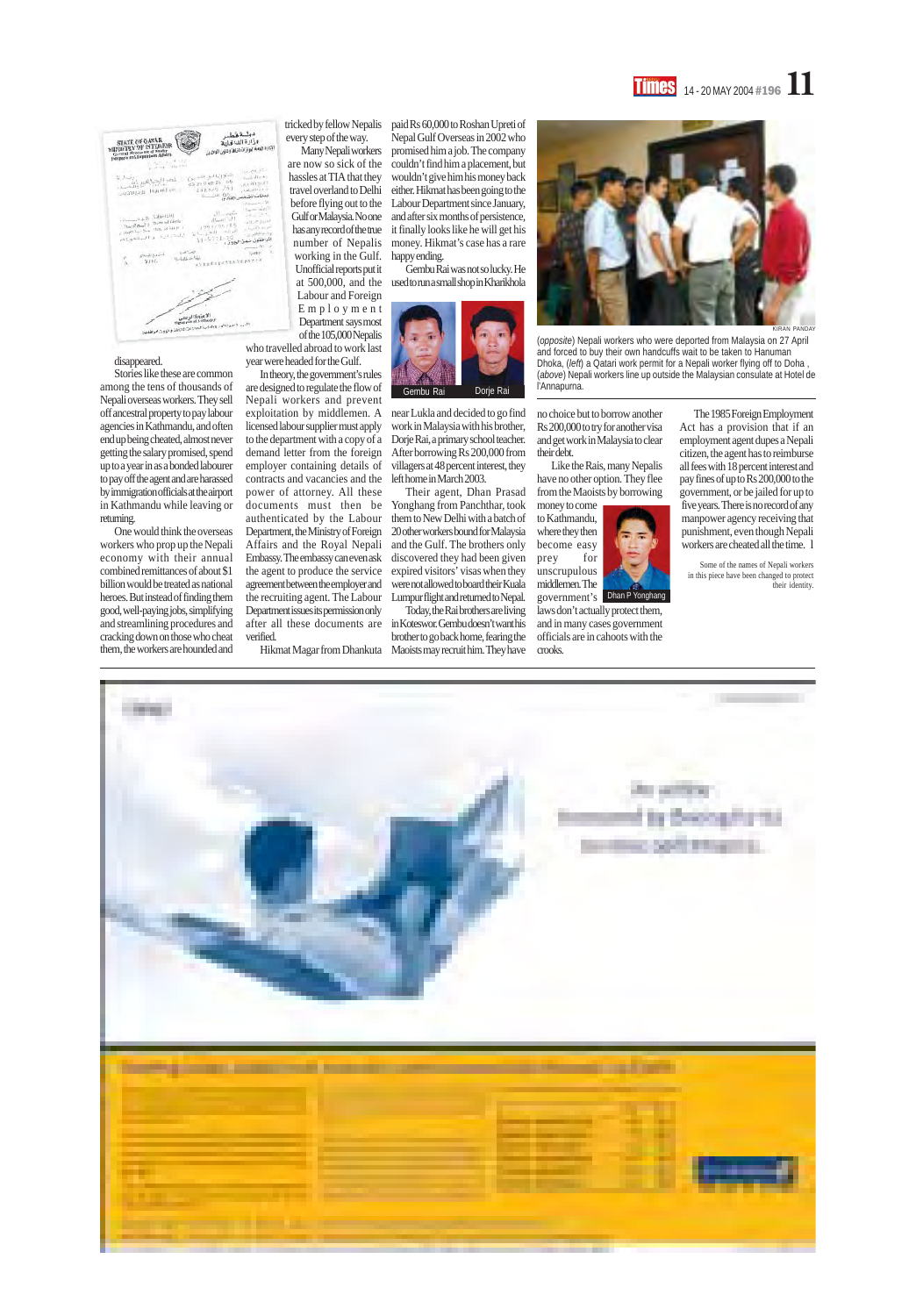SELECTED MATERIAL TRANSLATED EVERY WEEK FROM THE NEPALI PRESS

#### **QUOTE OF THE WEEK**



"The king is advocating elections just to satisfy the international community."

#### Army school ○○○○○○○○○○○○○○○○ *Rajdhani*, 8 May राजधानी

Minendra Rijal, NC (D) leader in *Samay*, 6 May

*Spacetime ,* 9 May

Elephant: Looking for a clean prime minister who can hold general elections Chair: Prime minister

BIRENDRANAGAR – The state's insensitivity towards educational institutions is clearly evident in the way it allows security forces to commandeer schools for offices and barracks. "We will all be forced to quit our studies soon," says a student of Multiple Campus. A month ago, the Armed Police Force (APF) moved its regional office from Nepalganj and placed it near the campus. Students are under severe pressure from the earsplitting noise of helicopters that constantly fly in the area. "It will worsen after more helicopters are stationed here once the office of the District Inspector General is added," says Dhanashyam Pande of the Independent Student's Union. The students are also constantly insecure about walking through the APF barracks to get to their classes. Female students are often subject to eve teasing by the security personnel. "All the students are traumatised by their presence and we will pressurise the government to promote our safety," says Tej Bikram Basnet, a student leader of Education Campus, also located near the APF regional office. Over 3,000 students from Dailekh, Kalikot, Accham, Bardiya and Jumla districts travel from their villages to get a college degree. Most despair, saying that completing their education will be impossible.

#### Aiding AIDS ○○○○○○○○○○○○○○○○

*Janadharana*, 6 May

The AIDS issue featured distinctively way during the Nepal Development Forum (NDF). when the meeting started at BICC, AIDS victims and their supporters turned up in the streets and

chanted slogans against foreign aid, saying such assistance did little to help them. They also planned to submit a memorandum to Prime Minister Surya Bahadur Thapa, but could not after police intervention. Then, the protesters reached the entrance gate of Soaltee Hotel where most NDF participants were staying. They carried banners and placards that read 'You talk, we die', blew whistles and staged a sit-in. Once again the police intervened and they were forced to go away. The protest was organised by Nava Kiran Plus and coordinated by Rajiv Kafle who said that the idea behind the rally was to let donors know that the money they gave for AIDS went to corrupt government officials.

#### ○○○○○○○○○○○○○○○○ For the people? Editorial in *Rajdhani,* 11 May

The government, the Maoists, the five parties and now the donor agencies are working out ways to T make the lives of rural Nepalis more difficult. For the last two weeks, since the Maoists announced indefinite road blockades in Accham, life has suddenly became much tougher. Their movement is restricted and food and essentials are in short supply. The Maoist threat has led to the closure of the Tatopani border, and we suffer a revenue loss of Rs 4.1 million everyday. The rebels have also stopped construction of the Baglung-Buribang and the Baglung-Kusmisera roads funded by the Asian Development Bank.

The five parties made it tougher for the ordinary people by launching a two-day nationwide strike. These parties that held significant roles in governing the country should act more responsibly for the sake of public

good. The strike only proves that they are not so different from the Maoists—both are insensitive towards the needs and rights of the people. And although their motives may be to target powerful forces, it is highly unlikely that the latter is affected at all, whereas ordinary Nepalis suffer.

In developed nations, political bodies do not organise protest programs that jeopardise the daily lives of the people or cause loss to the country's financial sector. Such activities only engender vengeance and fury among those who bear the losses. It is true that the Maoist activities endangered development projects in rural areas, but donor agencies chose the wrong time to suspend their work in the country's most impoverished and underdeveloped regions. Agencies like the GTZ, DANIDA, DfID, ADB, SNV Nepal, JICA, CIDA, EU and FINNIDA recently suspended their support. They cite insecurity and threats towards their staff, knowing fully well that their decision will affect only the beneficiaries in poor communities in Kailali, Jumla, Humla, Mugu and Dolpa.

#### Bigger army

○○○○○○○○○○○○○○○○ Dhrubahari Adhikari in *Nepal Samacharpatra*, 11 May

Until a few years ago, the Royal Nepali Army had 50,000 soldiers. Now, the figure has reached 78,000 and there are plan जेपाल समाचारपत्र it up to 100,000, according to army spokesman Rajendra Thapa.

The issue needs serious thought and consideration, otherwise the country will end up bearing not only added financial burden but also a host of other problems. The security forces are fighting Maoist rebels, which may justify additional numbers. But what will happen





### Centralised attack

Ujjir Magar in *Nepal*, 16 May

#### नेपाल

GULMI*—*Until a few years ago he used New Delhi, India's capital, as his base, but now Bam Deb Chettri's home district of Gulmi in midwest Nepal is a secure Maoist stronghold. This central party member is unafraid to make his presence felt at every assembly, held almost daily, flanked by battle-hardened guerillas.

Chettri was arrested by the Indian authorities in New Delhi nearly two-and-a-half years ago and handed to the Nepal government in an effort to show that India was not being used as a safe haven. Chettri was released from custody last year during the ceasefire as a government gesture of 'flexibility' and 'goodwill'.

He was suspended from the party for six months along with four other central leaders of the Maoist party who were released with him. Under the chairmanship of Sudharshan Baral, a 'district people's government' was recently declared in Gulmi. Netra Bikram Chanda, 'Biplab', a Maoist party's special sector incharge and western division commissar of the 'people's army', inaugurated the announcement ceremony.

Now the Maoists are running a 'special military campaign' in their special sectors, including Gulmi, under the party's western central command. They claim to have consolidated their military might significantly since the Myagdi attacks. Commissar Abhinash of the third battalion explained that they are capable of capturing nearly five district headquarters in the midwest, a plan that has come under serious consideration. "We have enough firepower to do this," he said. The third battalion comes under the 'Mangalsen first brigade' that was involved in the recent attacks on Myagdi.

According to Maoist claims, with the policy of mass militarisation, they have started preparing for a massive centralised attack. They are certain that they have now already crossed the level of 'decentralised', 'relatively centralised' and 'decentralised unified action'. They describe Myagdi attacks as the last of the 'decentralised unified action'. By the looks of it, and from what the top Maoist cadre were saying, massive preparations are underway for a centralised attack.

Abhinash attributes the rebel's success in Myagdi to months of rigorous preparation. "Yes, we felt very bad that we lost some of our best comrades but we were prepared to sacrifice 500 men to occupy Myagdi," says Abhinash. The Maoists say they lost 62 fighters. Under the special military campaign of the Maoist party, initiatives like meeting people, distributing land belonging to soldiers and police are underway.

The Maoist party's special military campaign has been publicised in a poster depicting a picture of Maoist supremo Prachanda in full military gear, something never seen before. The poster's text reads, 'Special people's military campaign for armed uprising and centralised military attack'. The rebels want to develop a party that is interchangeably an 'party-army, army-party'. Even political activists of the Maoist party wear fatigues like their guerilla comrades.

Bam Deb Chettri states, "The cause we are fighting for is a change for the better. This is why we are implementing this centralised plan." Chettri told us that according to the party's policy the possible dialogue between the government and the Maoists depends upon this strategic agenda. On the possibility of peace talks, he said, "We were duped by the political parties and the government on two occasions. We have lost all faith in them now. So the future dialogues should be held in the presence of the representatives of the UN, who should mediate." (Nepalnews.com)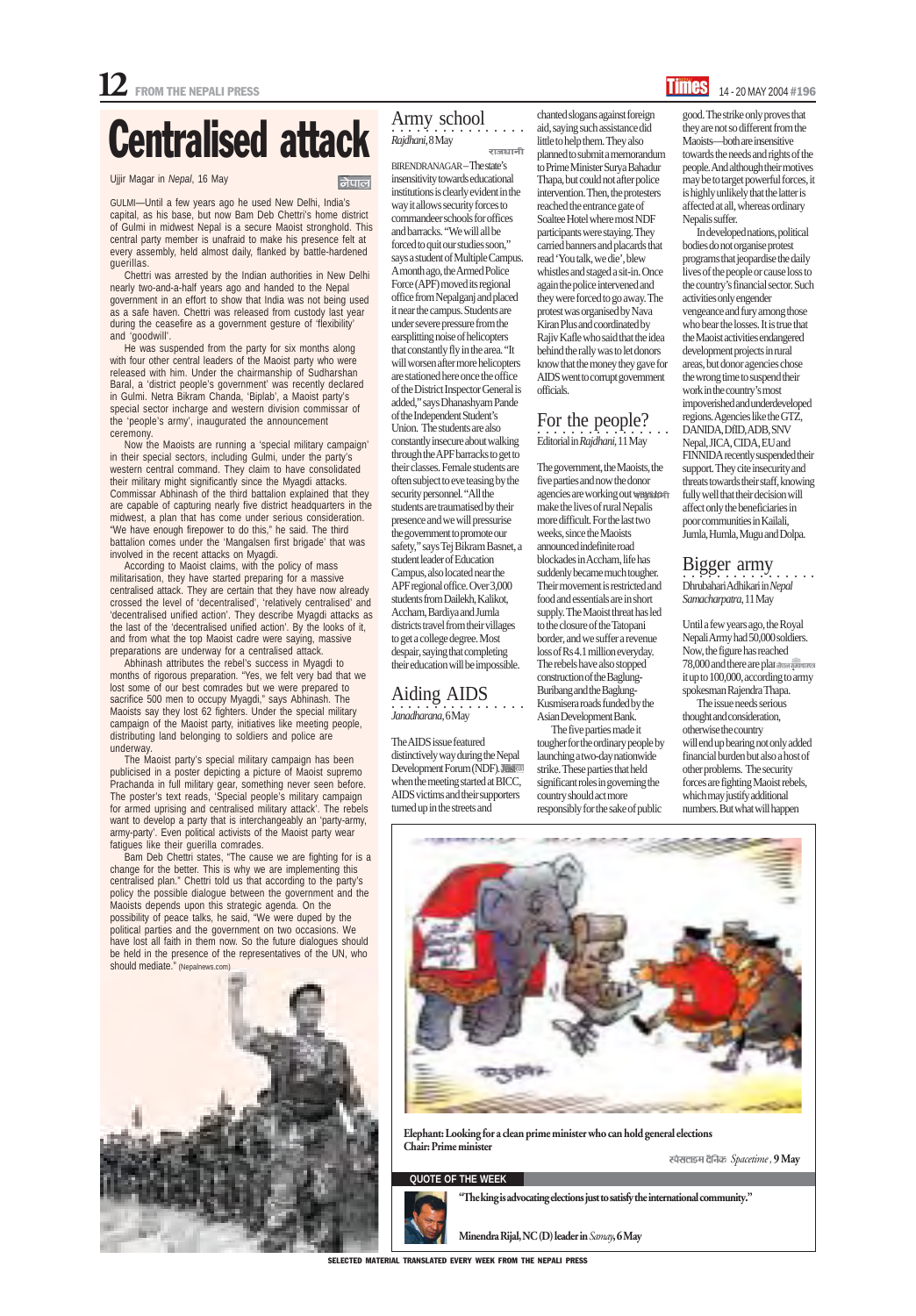Samata Party leader, Narayan Singh Pun, in *Gatibidhi*, 8 May गतिविधि

During my recent meeting with the king, I found him to be very concerned about the present situation and keen to solve the problem. He is of the opinion that the

He told me, "Since I am a constitutional king, I cannot provide a political outlet. That is something politicians will have to give. Constitutionally, since Article 127 is in effect now, I will have to discontinue it at the earliest. And for such a constitutional outlet, elections are the only way. That is the only way the implementation of Article 127 will end. That is why rebels and the constitutional forces will have to work together to create an environment for elections. Then, we will have to hold free and fair polls. The political parties should come up with suggestions about the type of government and who should head it."

country cannot be run indefinitely under Article 127, and says the possible constitutional exit from the current situation would have to come from within the same article.

- Ideal age: 25 to 35
- Either single or prepared to accept an unaccompanied posting of at least one year University education or 5 years of professional experience Excellent command of English, French an asset



During the audience, twoway communications do take place. I have honestly presented my opinions to the king. He asks questions like "What is your opinion? What is the view of your party?" Any person holding an important position has

## **"There are rays of hope"**

- An opportunity to help the victims of conflict
- Engrossing, rewarding work in unusual situations
- Ample support in integrating into the new working environment

The International Committee of the Red Cross (ICRC), an independent humanitarian organization whose mandate is to provide protection and assistance for victims of armed conflict and internal disturbances has regularly vacancies for:

Interested candidates are invited to send their CV with a cover letter, a recent photograph, copy of certificates, a contact telephone number and the ICRC application form (available on the website www.icrc.org) to the following address:

#### **Expatriate Nepali Interpreters/Translators**

#### **Your tasks**

- Oral interpretation: from Nepali to English, and English to Nepali during confidential interviews with persons detained in prisons, ICRC institutional dissemination and visits to families of detainees
- Written translation: translation of written Nepali (newspaper articles, correspondence, etc.) into written English
- Analysis and reporting: analysis of conditions of detention, general situation and other matters relating to the ICRC's mandate

#### **Selection requirements**

- Familiarity with word processing and spreadsheet software
- Driving license (a license for automatic-transmission vehicles only is not sufficient)

#### **Your Profile**

- Strongly motivated by humanitarian work
- Open-minded and adaptable, able to work in a team
- Neat appearance, good speaker, well-developed writing and summarizing skills
- Able to work under pressure in a potentially dangerous environment
- Ready to travel to remote areas all over Nepal on a regular basis

#### **What we offer**

#### **How to apply**

#### **Laurent GISEL**

Deputy Head of Delegation International Committee of the Red Cross Meen Bhawan, Naya Baneshwor G.P.O. Box 21225, Kathmandu Phone: 4482 285/4492 679

e-mail:katmandu.kat@ icrc.org; www.icrc.org

#### VACANCY ANNOUNCEMENT

their boundaries, and that includes prime ministers, ministers and even the monarch.

But that does not mean that the king is not being allowed to work. It is false to say that the people around him gave bad advice. The election is something everyone wants but we know that a big political bloc

> has been continuing armed rebellion and that does not allow politicians to campaign freely.

#### **・・・・・・・・・・・・・・・・・**<br>*Janastha*, 12 May Soldiering on

Therefore, we need to take the initiative to restore peace by talking to the rebels. Even the Maoists are talking about a political outlet. They want peace in the country too. If we address the issues they raised and discuss them peacefully, we will certainly reach a meeting point. Some rays of hope have emerged. The political parties will have to move ahead with a joint consensus and create a conducive environment. The king's initiative to meet the leaders and the response from the agitating parties are quite encouraging. Under these circumstances, a meeting among all these forces is a must.

about 102 Nepalis currently working under Coalition Forces received crash courses and are now armed with M16 rifles. Besides a modest salary package, they get 20 days leave every six months.

Many issues might come up that we may not agree with. We will have to put those on a back burner and

move ahead with things we can agree on. After the meeting, we must be able to present our issues to the king. If we do all this, I am sure we will have an outlet from the present situation.

once the Maoist problem is solved? How can we sustain and engage such a large army? It cannot be done solely on foreign aid. It would be foolhardy for the RNA to become dependent on such assistance. This increase comes at a time of force reduction internationally and in the region. It is better to have a smaller, better trained force. Pakistan cut 50,000 soldiers and India is looking to streamline its military. China is also following the same route. We must try and learn from our neighbours. In time, we can consider other alternatives. The government can establish a temporary militia by recruiting retired soldiers and police. There must be thousands of Nepalis Gorkhas who served in the armed forces in Nepal, the UK and India. We can use them to meet our immediate needs. We don't need a big 'standby army'.

#### ○○○○○○○○○○○○○○○○○ *Rajdhani*, 11 May Permission to wed

DAILEKH–Villagers now need permission from the Maoists even to get married. In Bindyabasini village, the rebels abducted 41 couples, all newly married, and refit three Brahmin priests. Their crime was marrying without the permission of the local 'people's government', making them liable for punishment. The Maoists are now going to every village with the message that no one can marry without their approval. They also threatened the people against reporting abductions, especially to the press.

#### Good man ○○○○○○○○○○○○○○○○○

*Kantipur*, 12 May

RASUWA – Bhimlal Hirachan was a popular man. He was popular because he was a fearless activist who kept in touch with his constituents. He was that rare rate breed of politician who actually fulfilled his electoral promises. He planned to bring a motorable road to Thambuchet Tatopani and was working closely with the Chilime Hydropower Project to get electricity for the whole district. Hirachan wanted to promote more tourism to Langtang and Rasuwa because he believed it was the best way to get his people out of poverty. He arranged for easy access to main trekking routes and

trained locals in cooking, English, as guides and to make souvenirs.

Born in Tanahu and with family in Mustang, Hirachan came to Rasuwa to start a business but ended up putting down permanent roots as he married a Rasuwa woman and was elected district chairman. Regarded as a good leader and friend, Hirachan spent more time with the people than with his party. He gave up his business because he though it was unethical for a politician. He tried to set an example that Nepalis can alleviate poverty and sponsored the education of many poor children. He also initiated a rehabilitation club for local delinquents. He cared for his people, and his people had affection for him.

That is why it came as such a shock when the Maoists killed him. He had refused to resign from his post and pay the Rs 500,000 they demanded. His body was found mutilated and beheaded under a bridge, 16km from the district headquarters of Dhunche.

A fearless UML activist, Hirachan visited all the villages in his districts, even those where Maoists were active like Yarsa, Bhorle, Dhaibung, Dandagaun and Samarthali. "I can handle two to four Maoists if they attack me," Hirachan used to tell everyone. "But I'm certain they would not hurt someone working for the welfare of the people." He was wrong. Hirachan is survived by his wife, two daughters and a son.

Nepalis in Kabul are exploited and looked down upon. They find themselves in the lowest position in the US Army: all former Gurkhas, ex-RNA soldiers, Nepal Police personnel and other Nepalis are security guards for American residences, police training centres and other units established by the US Army. The Nepalis were contracted for the jobs through DynCorp, America's most controversial private military corporation. According to reports,

In the UK, there are concerns for the future of British Gurkhas once their regiments become redundant. The British Home Ministry was interested in approving permanent residency for the soldiers, but the senior brigade commanders of the British Army are pressurising Home Minister David Blunkett to reverse the proposal. The UK government has failed to even approve work permits for these soldiers who dedicated their lives to British causes overseas.

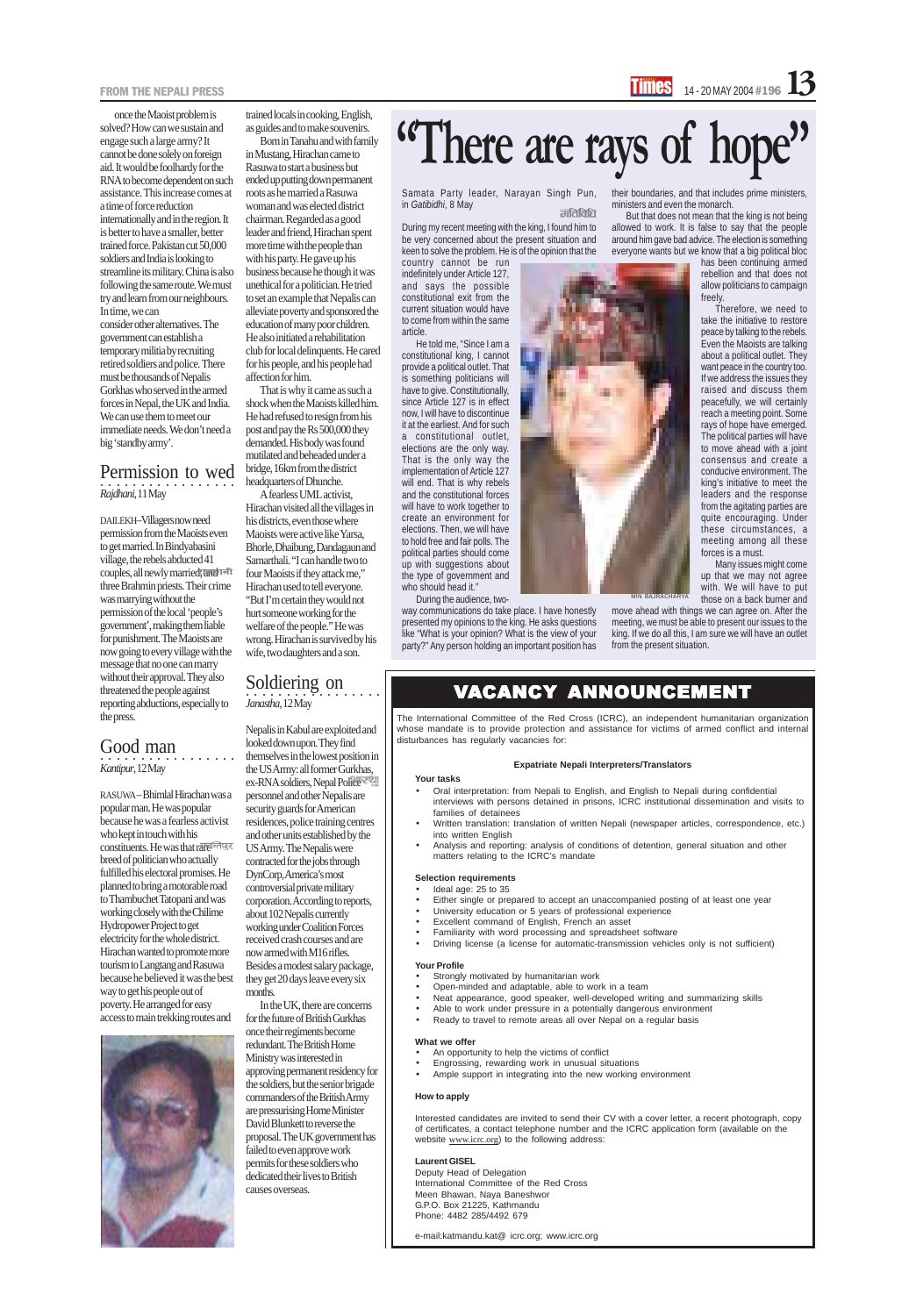

#### ANDERS LOMHOLT

ther than the soaring temperature of 40 degrees, the drive from Nepal's tarai ther than the soaring<br>temperature of 40 degrees,<br>the drive from Nepal's tarai<br>to the Hindu heartland of Uttar Pradesh (UP) in India doesn't reveal much of 'India Shining' in the

mudhouses, potholes and the stench of open sewers. Not before reaching the state capital Lucknow are there signs of the modern India's feel-good factor.

One example is the newly opened call centre, Valutel. "Hello, madam. This is Nishant calling from Startech Canada. The reason for my call is that we have selected you for a grand new long distance saving plan." The woman at the other end of the line hangs up but Nishant is not too concerned about a few nonresponsive customers. He makes \$3 for every sale, and his boss Vijay

#### wrongdoing at Abu Ghraib prison lies in store, evidently in the preemptive hope that the outrages stopped there.

As a former US military intelligence interrogator, I am convinced that the images from Abu Ghraib are just the beginning. The wanton cruelty there is all too clearly symptomatic of a systemic failure. But what system failed? Was it a failure of discipline and training—the result of sending inexperienced and unworldly reservists into poor conditions, abruptly extending their deployments, and then leaving them understaffed in the face of a growing influx of captured insurgents? Or did the pattern of abuse amount to so many orders from superiors to "soften up" prisoners for interrogation?

The answer is most likely both

#### and neither.

Ultimately, what gives rise to abuses such as occurred at Abu Ghraib is a policy of *deliberate ambiguity* concerning how to handle detainees. The pressure in a war setting to get information that could save lives is immense. But, just as understandably, senior political and military officials particularly in democracies—prefer to avoid any association with torture. Ambiguity is thus a political strategy that encourages the spread of implicit, informal rules of behavior, thereby shifting accountability onto the lowest ranking, least powerful and most expendable soldiers.

ach new revelation of physical abuse, maltreatment and sexual humiliation of Iraqi prisoners by American and British soldiers shocks international public opinion, leaving officials to scramble desperately to contain the damage. US Secretary of Defense Donald Rumsfeld warns that more documentary evidence of E

> I completed the US Army's three-month basic interrogation course in the late 1980's, after studying Russian at the Defense Language Institute in Monterey, California. The course was rigorous—only seven of 33 students finished it—as it required mastering the technical minutiae of collecting, crosschecking, standardising and reporting enormous masses of information.

Shortly after the trends reflected NDA rout, Vajpayee met his top party leaders and coalition convenor George Fernandes and decided to resign Thursday. A jubilant Congress said it would stake claim to form the government with individual leaders already pitching for Sonia Gandhi as prime minister. Political pundits are calling this one of the most dramatic political upsets since independence. Unofficial results indicate that millions of rural poor people abandoned Vajpayee's Bharatiya Janata Party believing they had been left behind by the country's economic boom (*see box*). "We have not got the mandate of the people," said BJP President Venkaiah Naidu, adding that the decision was taken at a 90-minute meeting of the party and its coalition partners. Before the five-phased elections, which began 20 April, Vajpayee and his alliance had been expected to win enough seats to eventually form a government and rule the country for another five years. It was an embarrassing defeat for Vajpayee's Hindu nationalist-led government, which had called elections six months early because it felt confident of winning an even bigger majority in parliament, based on a booming economy and prospects of peace with Pakistan. But Congress focused its campaign on the country's 300 million people who still live on less than a dollar a day. It hammered away at the lack of even basic infrastructure, electricity and potable water for millions of rural poor. A leader in Vajpayee's coalition said the results were "totally against our expectations". Gandhi has pushed for a secular India in contrast to the BJP's Hindu nationalist message. Her two children, Rahul and Priyanka, are up-and-coming politicians and Rahul expects to be elected to parliament.  $\bullet$ 

But the curriculum was much less meticulous concerning interrogation techniques. An interrogation, we were instructed, should begin with polite, direct questioning, because a certain number of detainees simply want to unburden themselves. If more

persuasion was needed, we could offer rewards for cooperation anything from cigarettes to political asylum.

Beyond this, we were taught that we could "apply pressure." The term was never defined in any formal setting, but the concept was not difficult to decipher. As US Army General Antonio Taguba's report on the abuses at Abu Ghraib puts it, the "guard force" was "actively engaged in setting the conditions for successful exploitation of the internees."

This obvious violation of the army's rule prohibiting participation by military police in interrogation sessions does not surprise me. I was never taught that military police came under a separate chain of command. On the contrary, between classes, during breaks in field training and in other informal settings, some of our instructors—typically older, more experienced interrogators—let it be known through insinuation and innuendo that we could have the guards beat uncooperative subjects.

he number 13 finally proved to be unlucky for Indian prime minister Atal Bihari Vajpayee as also the BJP, which once boasted that it didn't find that number unlucky. T

> This was never said in the classroom, but even there, it was made clear that the role of military police was to serve the interrogators. After all, an interrogator's effectiveness depends on convincing the detainee of his omnipotence. If an interrogator promises better food or an extra

Torture and the politics of ambiguity

# Drawing the line

#### **COMMENT Michael Manning**

A RSS volunteer group limbers up before elections in Lucknow.



The first time BJP came to power in 1996 it lasted for EXACTLY 13 days. The next time it got to government in New Delhi in 1998, the BJP-led coalition's tenure lasted 13 months. It came to power again in 1999, emerging triumphant in the 13<sup>th</sup> Lok Sabha, with Vajpayee assuming office on 13 October, causing the BJP leaders to be carried away by the 'magic' of 13.

They started boasting that now their rule would last for a minimum period of 13 years. When the Election Commission, while announcing the poll schedule, said that counting would be held on 13 May, there was a perceptible glee in the saffron camp. The second time India conducted nuclear tests in Pokharan, a matter of pride for the BJP, were conducted on 11 May and 13 May 1998. This 13 May, however, the explosion was of a different kind.

In a stunning electoral verdict, the BJP-led NDA was voted out of power on Thursday to pave the way for the return of the Congress Party at the helm of the national affairs after eight years in the wilderness. The Congress and its allies such as DMK, MDMK, PMK, TRS and RJD appeared set to capture approximately 225 seats which could mean that the alliance led by it could reach the magic majority of 270 with the help of the left parties who have done extremely well and may get up to 50 seats.



## **Democracy shining**

#### The number 13 has turned out to be unlucky for Vajpayee

ANDERS LOMHOLT